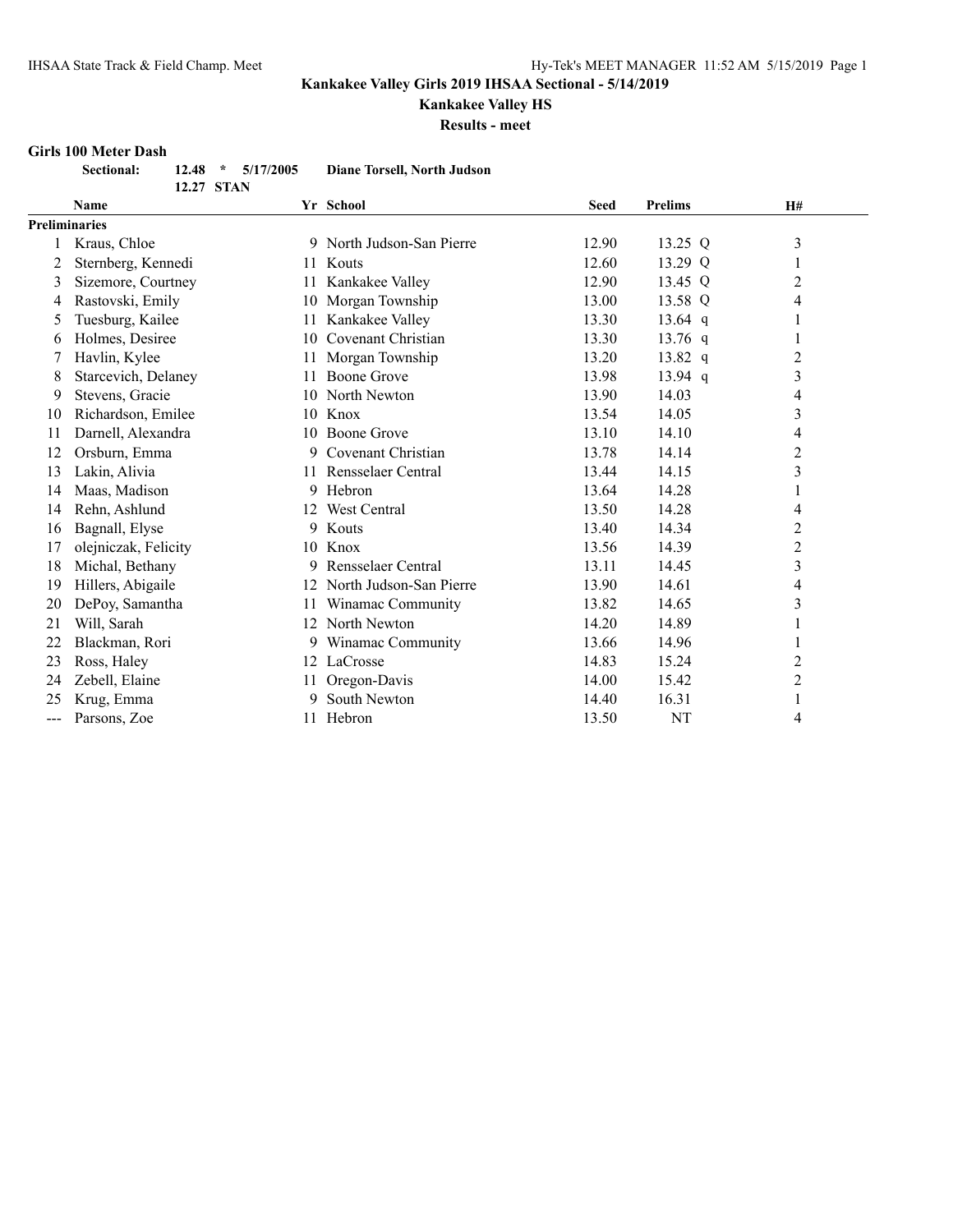# **Kankakee Valley HS**

**Results - meet**

#### **Girls 100 Meter Dash**

| Sectional: | $12.48 * 5/17/2005$ | Diane Torsell, North Judson |
|------------|---------------------|-----------------------------|
|            | 12.27 STAN          |                             |
| Name       |                     | Yr School                   |

|               | Name                  |     | Yr School                 | <b>Prelims</b> | <b>Finals</b>  | <b>Points</b> |
|---------------|-----------------------|-----|---------------------------|----------------|----------------|---------------|
| <b>Finals</b> |                       |     |                           |                |                |               |
|               | Sizemore, Courtney    |     | 11 Kankakee Valley        | 13.45          | $12.24 * STAN$ | 10            |
|               | 2 Kraus, Chloe        |     | 9 North Judson-San Pierre | 13.25          | $12.34$ *      | 8             |
|               | 3 Rastovski, Emily    |     | 10 Morgan Township        | 13.58          | $12.44$ *      | 6             |
|               | 4 Sternberg, Kennedi  |     | 11 Kouts                  | 13.29          | 12.54          |               |
|               | Tuesburg, Kailee      |     | 11 Kankakee Valley        | 13.64          | 12.94          | 4             |
|               | 6 Starcevich, Delaney | 11. | <b>Boone Grove</b>        | 13.94          | 13.14          |               |
|               | Havlin, Kylee         | 11. | Morgan Township           | 13.82          | 13.24          |               |
|               | Holmes, Desiree       |     | 10 Covenant Christian     | 13.76          | 13.34          |               |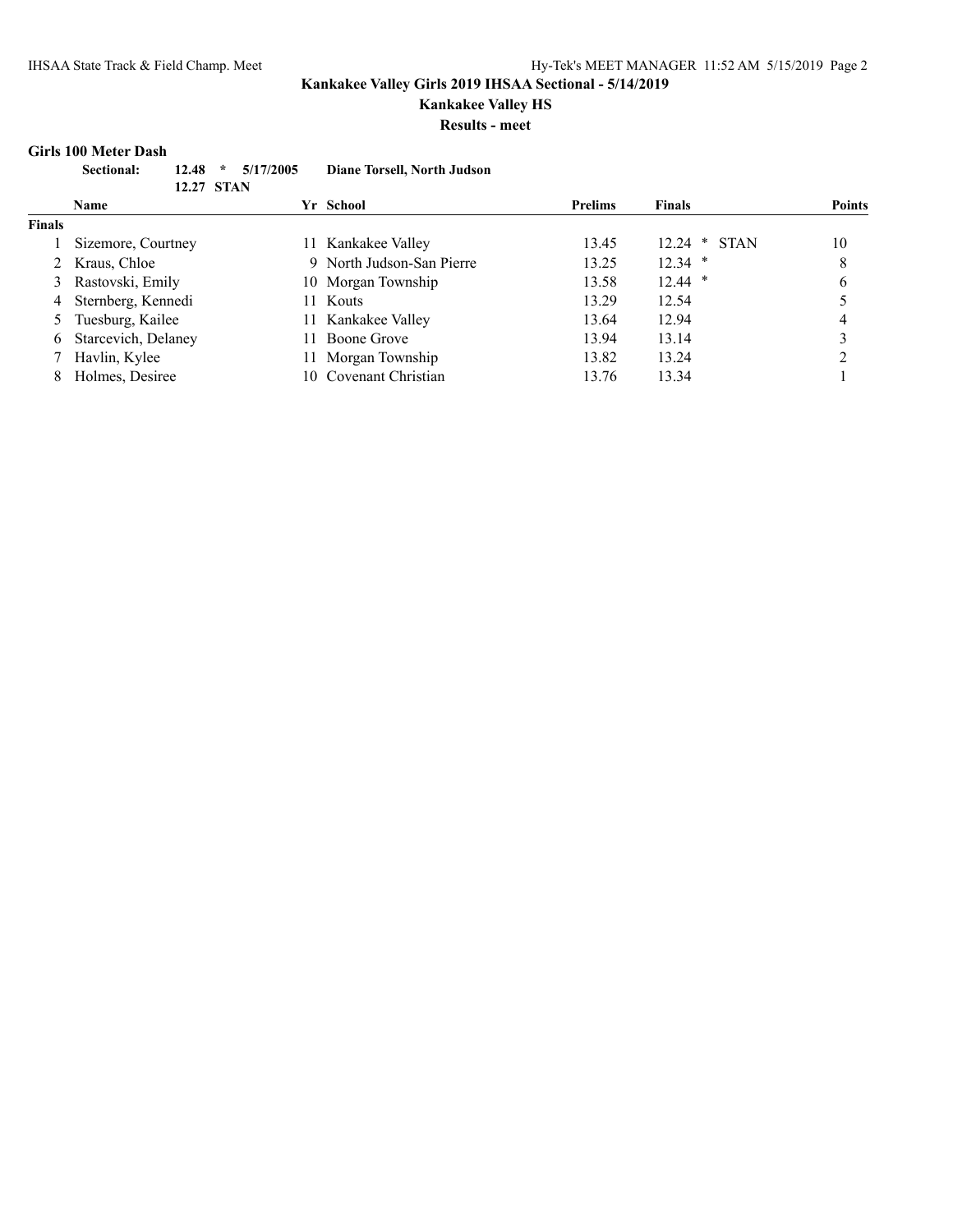# **Kankakee Valley HS**

**Results - meet**

#### **Girls 200 Meter Dash**

| <b>Sectional:</b> | $25.65$ *  | 5/20/2014 | Jenna Jungles, Kankakee Valley |
|-------------------|------------|-----------|--------------------------------|
|                   | 25.17 STAN |           |                                |

|                      | Name                |    | Yr School                 | <b>Seed</b> | <b>Prelims</b> | H#             |
|----------------------|---------------------|----|---------------------------|-------------|----------------|----------------|
| <b>Preliminaries</b> |                     |    |                           |             |                |                |
|                      | Kraus, Chloe        |    | 9 North Judson-San Pierre | 26.43       | 27.31 Q        | 1              |
| 2                    | Sternberg, Kennedi  | 11 | Kouts                     | 27.50       | 28.14 Q        | 4              |
| 3                    | Kraus, Allison      | 11 | North Judson-San Pierre   | 27.78       | 28.61 Q        | 3              |
| 4                    | Stevens, Gracie     | 10 | North Newton              | 28.20       | 28.62 Q        | $\overline{c}$ |
| 5.                   | Holmes, Desiree     | 10 | Covenant Christian        | 27.20       | 28.47 q        | 4              |
| 6                    | Havlin, Kylee       | 11 | Morgan Township           | 28.02       | 28.48 q        | $\bf{l}$       |
|                      | Starcevich, Delaney | 11 | Boone Grove               | 28.80       | 28.60 q        | 4              |
| 8                    | Kasper, Elise       |    | 9 Kankakee Valley         | 28.20       | 28.78 q        | 1              |
| 9                    | Darnell, Alexandra  |    | 10 Boone Grove            | 26.60       | 28.84          | 2              |
| 10                   | Orsburn, Emma       | 9. | Covenant Christian        | 28.90       | 28.96          | 2              |
| 11                   | Schoonveld, Taylor  |    | 9 Kankakee Valley         | 27.20       | 29.06          | 3              |
| 12                   | Tomlinson, Kate     |    | 9 Rensselaer Central      | 29.37       | 29.25          | 1              |
| 13                   | Sheets, Alexis      |    | 9 Winamac Community       | 28.85       | 29.26          | 3              |
| 14                   | Conner, Jennifer    |    | 11 Knox                   | 28.84       | 29.50          | 4              |
| 15                   | DePoy, Samantha     | 11 | Winamac Community         | 29.47       | 29.80          | 1              |
| 16                   | Will, Sarah         | 12 | North Newton              | 30.55       | 29.91          | 3              |
| 17                   | Hughes, Adelyn      | 9. | Rensselaer Central        | 29.65       | 30.71          | $\overline{c}$ |
| 18                   | Bateman, Meghan     | 10 | Hebron                    | 31.41       | 30.79          | 4              |
| 19                   | Barrett, Morgan     | 11 | Morgan Township           | 31.90       | 31.72          | 4              |
| 20                   | Cripe, Marisa       | 9  | Knox                      | 31.92       | 32.00          | 3              |
| 21                   | Zebell, Elaine      | 11 | Oregon-Davis              | 28.00       | 32.18          | $\overline{c}$ |
| 22                   | Rippe, Alexys       | 10 | Hebron                    | 33.00       | 34.00          | 3              |
| 23                   | Ross, Haley         |    | 12 LaCrosse               | 33.00       | 34.03          | $\overline{c}$ |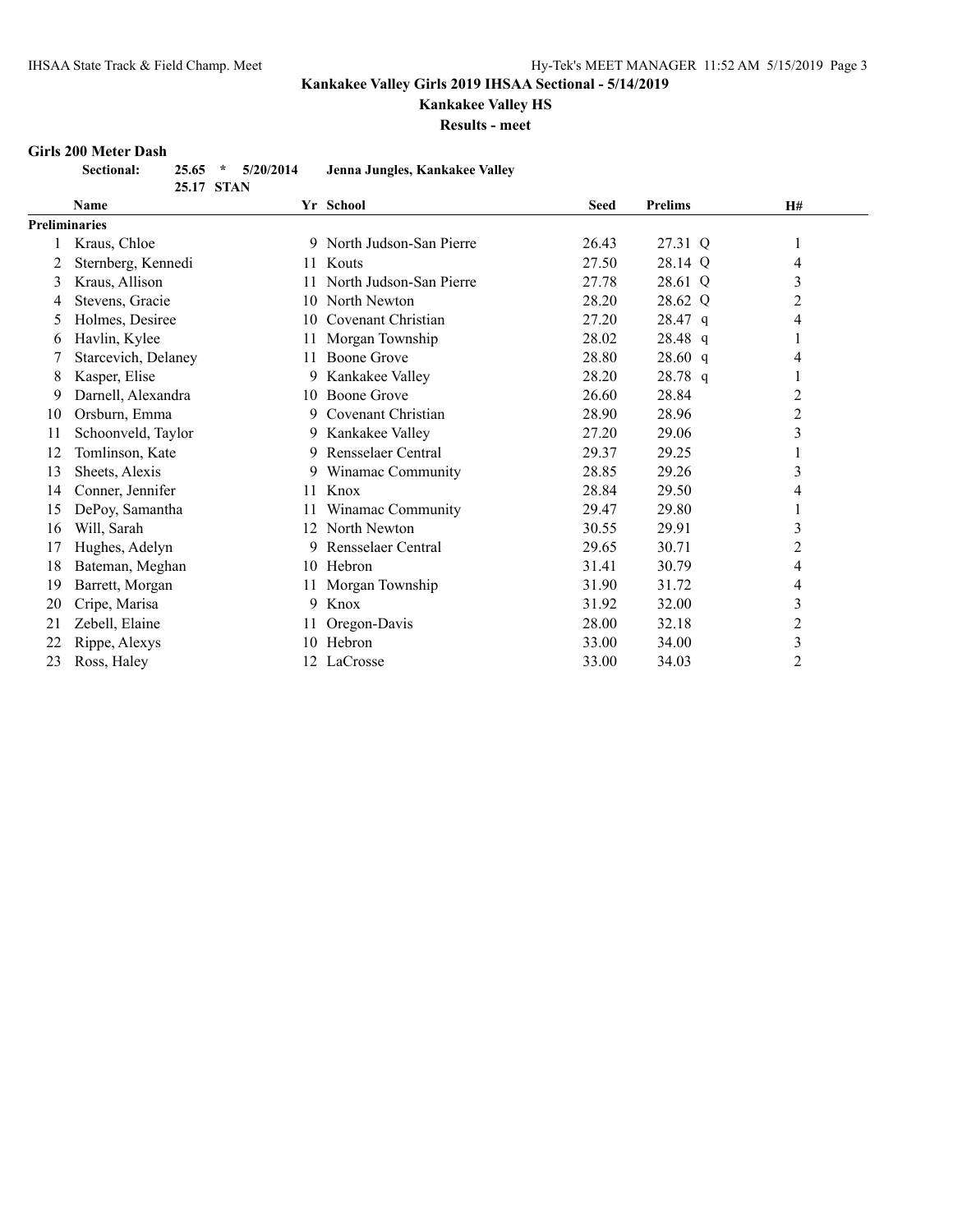### **Kankakee Valley HS**

**Results - meet**

#### **Girls 200 Meter Dash**

| <b>Sectional:</b> | $25.65$ * $5/20/2014$ | Jenna Jungles, Kankakee Valley |
|-------------------|-----------------------|--------------------------------|
|                   | 25.17 STAN            |                                |
| Name              |                       | Yr School                      |

|               | <b>Name</b>          |     | Yr School                 | <b>Prelims</b> | <b>Finals</b> | <b>Points</b> |
|---------------|----------------------|-----|---------------------------|----------------|---------------|---------------|
| <b>Finals</b> |                      |     |                           |                |               |               |
|               | 1 Kraus, Chloe       |     | 9 North Judson-San Pierre | 27.31          | 26.94         | 10            |
|               | 2 Sternberg, Kennedi |     | 11 Kouts                  | 28.14          | 27.60         | 8             |
|               | 3 Havlin, Kylee      |     | 11 Morgan Township        | 28.48          | 28.10         | 6             |
|               | 4 Holmes, Desiree    |     | 10 Covenant Christian     | 28.47          | 28.47         |               |
|               | 5 Stevens, Gracie    |     | 10 North Newton           | 28.62          | 28.49         | 4             |
|               | 6 Kasper, Elise      |     | 9 Kankakee Valley         | 28.78          | 28.69         |               |
|               | Starcevich, Delaney  | 11. | Boone Grove               | 28.60          | 28.97         |               |
|               | Kraus, Allison       |     | North Judson-San Pierre   | 28.61          | 28.99         |               |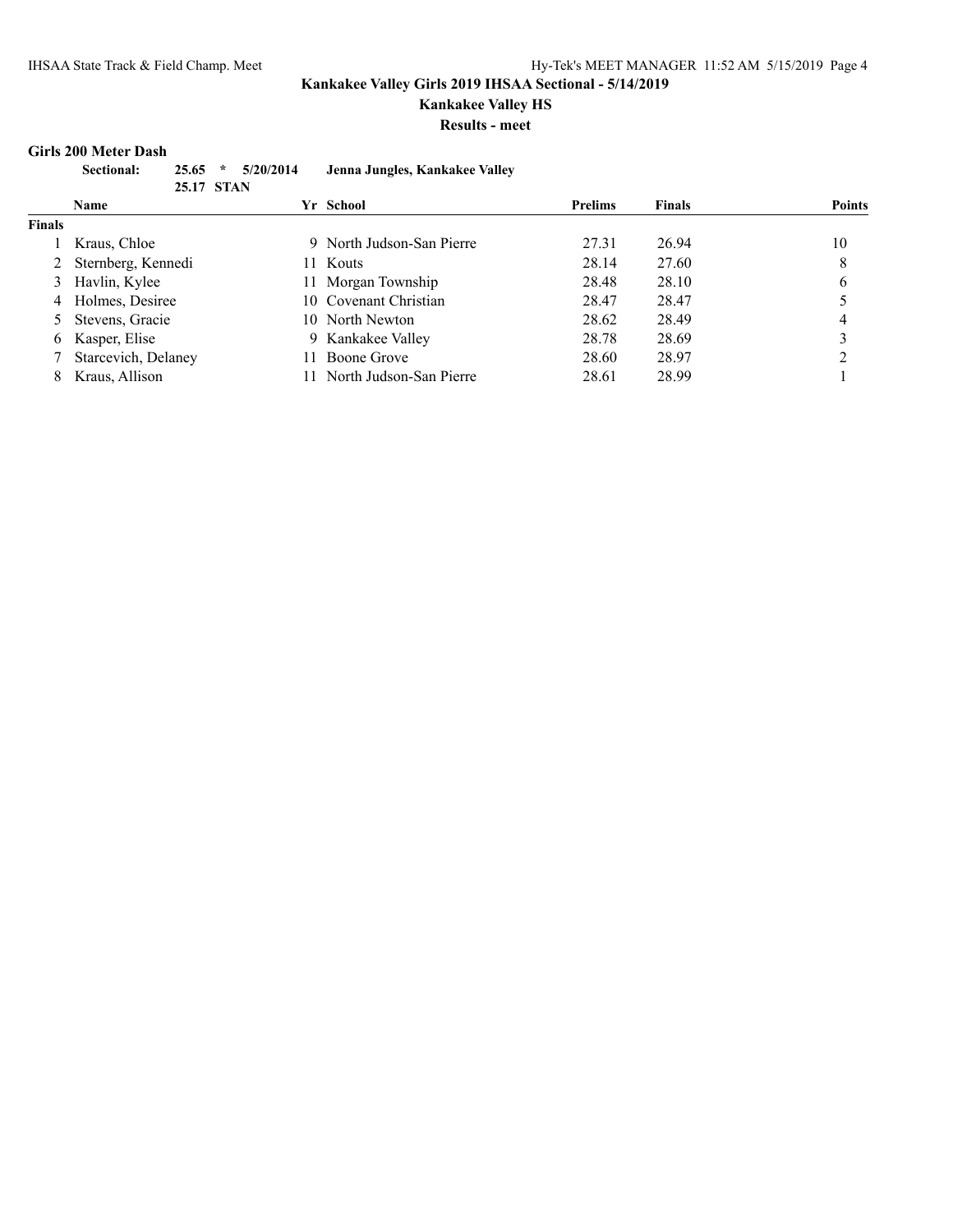# **Kankakee Valley HS**

**Results - meet**

#### **Girls 400 Meter Dash**

| <b>Sectional:</b> |            | $59.47 * 5/20/2003$ | Reagan Kanne, Rensselaer |
|-------------------|------------|---------------------|--------------------------|
|                   | 57.38 STAN |                     |                          |

|        | <b>Name</b>        |     | Yr School               | <b>Seed</b> | <b>Finals</b> | <b>H#</b>      | <b>Points</b> |
|--------|--------------------|-----|-------------------------|-------------|---------------|----------------|---------------|
| Finals |                    |     |                         |             |               |                |               |
|        | Schoonveld, Taylor | 9.  | Kankakee Valley         | 1:01.00     | 1:01.43       | 3              | 10            |
| 2      | Good, Sydney       | 10  | Morgan Township         | 1:04.14     | 1:02.26       | 3              | 8             |
| 3      | Benefield, Audrey  | 11  | Kouts                   | 1:02.53     | 1:02.60       | 3              | 6             |
| 4      | Frieden, Halle     | 10  | Covenant Christian      | 1:03.47     | 1:03.68       | 3              | 5             |
| 5      | Kasper, Elise      | 9   | Kankakee Valley         | 1:03.90     | 1:03.93       | 3              | 4             |
| 6      | Sheets, Alexis     | 9.  | Winamac Community       | 1:04.00     | 1:04.90       | 3              | 3             |
|        | White, Olivia      | 11  | Morgan Township         | 1:06.17     | 1:05.41       | 2              | 2             |
| 8      | Krause, Kara       | 9   | Boone Grove             | 1:05.65     | 1:06.30       | 3              |               |
| 9      | Benefield, Rebecca | 9.  | Kouts                   | 1:07.50     | 1:06.63       | 2              |               |
| 10     | Kroft, Kingsley    | 9.  | Winamac Community       | 1:06.00     | 1:07.27       | 3              |               |
| 11     | Maldonado, Kyana   | 11  | Hebron                  | 1:08.00     | 1:08.66       | 2              |               |
| 12     | Jordan, Taylor     | 9   | Rensselaer Central      | 1:11.10     | 1:09.08       | $\overline{2}$ |               |
| 13     | Oliver, Alexis     | 10  | Rensselaer Central      | 1:08.20     | 1:09.10       | $\overline{2}$ |               |
| 14     | Reimbold, Macy     | 12  | North Judson-San Pierre | 1:08.96     | 1:09.31       | $\overline{2}$ |               |
| 15     | Bateman, Meghan    | 10  | Hebron                  | 1:07.00     | 1:09.50       | 2              |               |
| 16     | Zebell, Elaine     | 11. | Oregon-Davis            | 1:12.00     | 1:11.62       |                |               |
| 17     | Scalf, Alissa      | 11  | Knox                    | 1:08.58     | 1:12.30       | 2              |               |
| 18     | Korcha, Brianna    | 9.  | Knox                    | 1:12.75     | 1:13.07       |                |               |
| 19     | Niles, Emily       | 12  | Oregon-Davis            | 1:25.00     | 1:23.71       |                |               |
| 20     | Shepperd, Savannah | 9   | West Central            | 1:25.00     | 1:28.55       |                |               |
| 21     | Green, Nicole      |     | 11 LaCrosse             | 1:37.00     | 1:36.42       |                |               |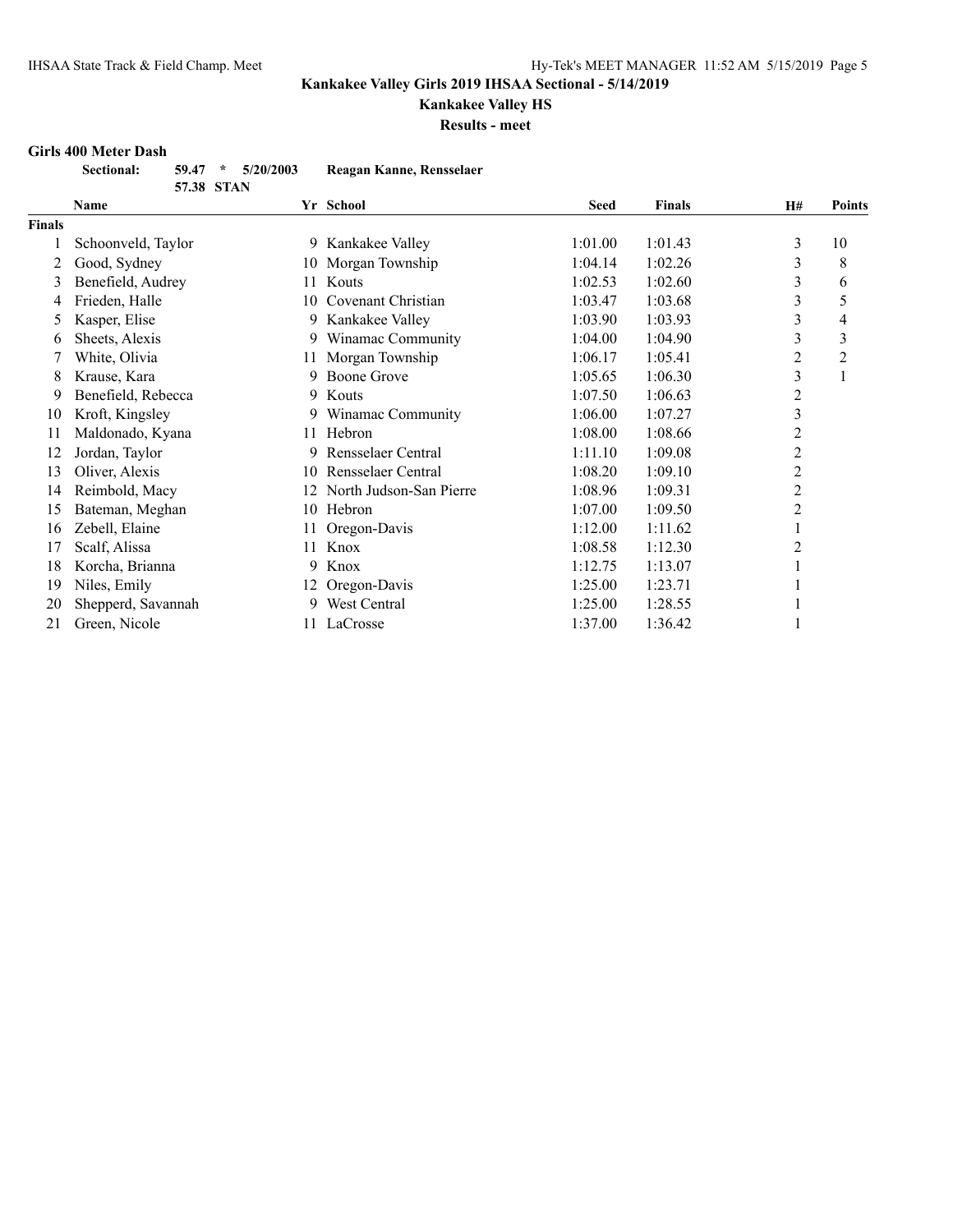# **Kankakee Valley HS**

**Results - meet**

#### **Girls 800 Meter Run**

| Sectional: 2:17.15 * 5/18/2004 |              |  | <b>Allison Malone, Rensselaer</b> |
|--------------------------------|--------------|--|-----------------------------------|
|                                | 2:16.24 STAN |  |                                   |

|               | Name                  |    | Yr School               | <b>Seed</b> | <b>Finals</b> | H#                      | Points         |
|---------------|-----------------------|----|-------------------------|-------------|---------------|-------------------------|----------------|
| <b>Finals</b> |                       |    |                         |             |               |                         |                |
|               | DeBoer, Grace         | 12 | Covenant Christian      | 2:30.00     | 2:23.47       | $\overline{2}$          | 10             |
| 2             | Cavinder, Catherine   | 12 | Kankakee Valley         | 2:25.10     | 2:23.55       | $\overline{2}$          | 8              |
| 3             | Palmer, McKenna       | 11 | Boone Grove             | 2:28.16     | 2:30.07       | $\overline{c}$          | 6              |
| 4             | Lemmons, Klaire       | 9  | Morgan Township         | 2:35.40     | 2:34.61       | $\overline{c}$          | 5              |
| 5             | Wuethrich, Kelsie     | 11 | Rensselaer Central      | 2:39.90     | 2:37.48       | 2                       | 4              |
| 6             | Duzan, Kiersten       | 12 | Morgan Township         | 2:37.52     | 2:37.53       | $\overline{c}$          | 3              |
|               | Martin, Samantha      | 11 | Kankakee Valley         | 2:40.50     | 2:40.02       | $\overline{c}$          | $\overline{2}$ |
| 8             | Collins, Kate         | 9. | Winamac Community       | 2:35.00     | 2:40.72       | $\overline{c}$          | 1              |
| 9             | Donovan, Abigale      | 10 | <b>Boone Grove</b>      | 2:47.48     | 2:41.07       | $\overline{\mathbf{c}}$ |                |
| 10            | Sell, Piper           | 11 | Rensselaer Central      | 2:43.40     | 2:42.04       | $\overline{c}$          |                |
| 11            | Dresbaugh, Mackendzie | 10 | North Newton            | 2:44.05     | 2:43.52       | $\overline{c}$          |                |
| 12            | Brumm, Jillian        |    | Winamac Community       | 2:46.00     | 2:44.07       | $\overline{c}$          |                |
| 13            | DeMarco, Alexis       | 12 | Hebron                  | 2:52.00     | 2:45.31       |                         |                |
| 14            | Krzyzanowski, Megan   | 11 | North Judson-San Pierre | 2:43.43     | 2:45.64       | $\overline{c}$          |                |
| 15            | Frieden, Halle        | 10 | Covenant Christian      | 2:42.03     | 2:45.76       | $\overline{c}$          |                |
| 16            | Wiegman, Haylee       |    | 10 Hebron               | 2:48.00     | 2:47.51       | 1                       |                |
| 17            | Frasure, Lilliann     | 10 | North Judson-San Pierre | 2:43.93     | 2:49.58       | $\overline{c}$          |                |
| 18            | Hillier, Teree        |    | 10 Knox                 | 2:55.83     | 2:53.01       | $\overline{c}$          |                |
| 19            | Jordan, Remington     | 10 | Knox                    | 2:55.06     | 2:58.46       |                         |                |
| 20            | Ash, Kennedy          | 12 | Oregon-Davis            | 3:15.00     | 3:02.95       |                         |                |
| 21            | Hickman, Hannah       | 9. | Oregon-Davis            | 3:20.00     | 3:09.42       |                         |                |
| 22            | Carlson, Breanna      |    | 10 Kouts                | 3:14.00     | 3:10.04       |                         |                |
| 23            | Stimson, Megan        |    | West Central            | 3:08.15     | 3:10.87       |                         |                |
| 24            | Dzomba, Lorelei       |    | 10 Kouts                | 3:18.00     | 3:19.80       |                         |                |
| 25            | Pedalino, Lorelee     | 9  | West Central            | 3:31.29     | 3:35.18       |                         |                |
| 26            | Green, Nicole         |    | 11 LaCrosse             | 3:58.00     | 3:59.92       |                         |                |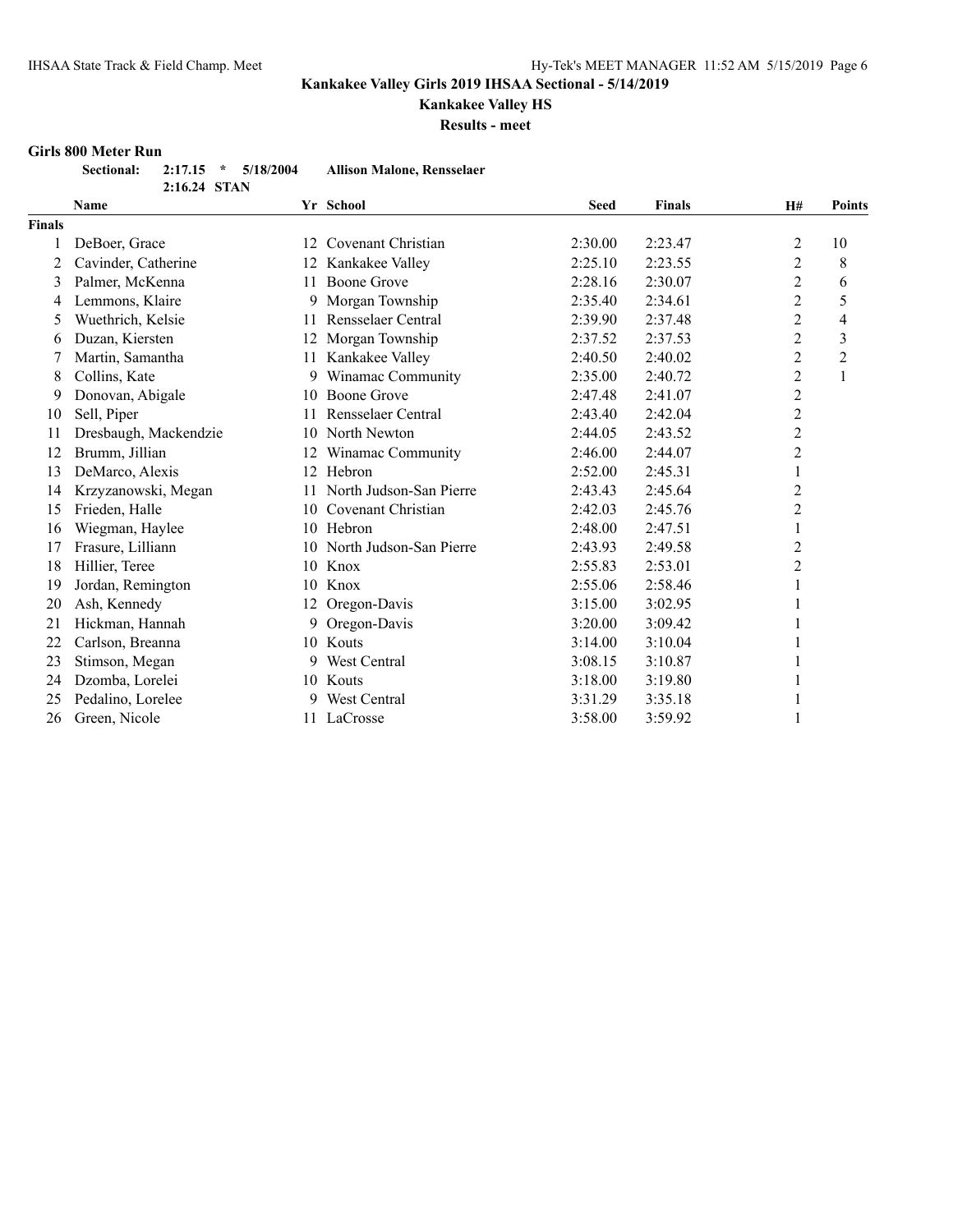# **Kankakee Valley HS**

**Results - meet**

#### **Girls 1600 Meter Run**

| <b>Sectional:</b> |              | $5:09.81$ * $5/18/2004$ | <b>Allison Malone, Rensselaer</b> |
|-------------------|--------------|-------------------------|-----------------------------------|
|                   | 5:02.82 STAN |                         |                                   |

|               | Name                 |    | Yr School                  | <b>Seed</b> | <b>Finals</b> | <b>Points</b>  |
|---------------|----------------------|----|----------------------------|-------------|---------------|----------------|
| <b>Finals</b> |                      |    |                            |             |               |                |
|               | DeBoer, Grace        | 12 | Covenant Christian         | 5:28.00     | 5:24.13       | 10             |
|               | Collins, Kate        | 9  | Winamac Community          | 5:51.00     | 5:29.29       | 8              |
| 3             | Rakowski, Emma       |    | 10 Morgan Township         | 5:43.06     | 5:32.83       | 6              |
| 4             | Wuethrich, Kelsie    |    | Rensselaer Central         | 5:46.50     | 5:45.77       | 5              |
| 5             | Martin, Samantha     | 11 | Kankakee Valley            | 5:48.69     | 5:48.56       | 4              |
| 6             | Abbett, Gracie       | 11 | Morgan Township            | 5:48.00     | 5:53.13       | 3              |
|               | Maienbrook, Amzie    | 9  | Rensselaer Central         | 5:51.80     | 5:55.58       | $\overline{2}$ |
| 8             | Simpson, Lindsey     | 12 | Knox                       | 6:00.10     | 5:57.04       |                |
| 9             | Nuest, Lily          | 10 | Kouts                      | 6:02.00     | 5:58.97       |                |
| 10            | Donovan, Abigale     | 10 | Boone Grove                | 6:12.64     | 6:03.26       |                |
| 11            | Campbell, Blythe     | 9  | Kankakee Valley            | 6:14.40     | 6:17.71       |                |
| 12            | Smolen, Skyla        | 12 | Hebron                     | 6:29.00     | 6:20.15       |                |
| 13            | Frasure, Lilliann    | 10 | North Judson-San Pierre    | 6:02.75     | 6:23.41       |                |
| 14            | Blann, Kylie         | 10 | North Newton               | 6:21.10     | 6:32.30       |                |
| 15            | Wuethrich, Camille   | 11 | West Central               | 6:32.20     | 6:38.89       |                |
| 16            | Schumacher, Madeline |    | 12 North Judson-San Pierre | 6:41.00     | 6:39.46       |                |
| 17            | Ash, Kennedy         | 12 | Oregon-Davis               | 6:30.00     | 6:49.22       |                |
| 18            | Wilson, Nina         | 9  | Knox                       | 7:04.93     | 7:05.97       |                |
| 19            | Bookwalter, Rebecca  |    | North Newton               | 7:10.02     | 7:22.34       |                |
| 20            | Green, Nicole        |    | 11 LaCrosse                | 8:34.00     | 8:27.58       |                |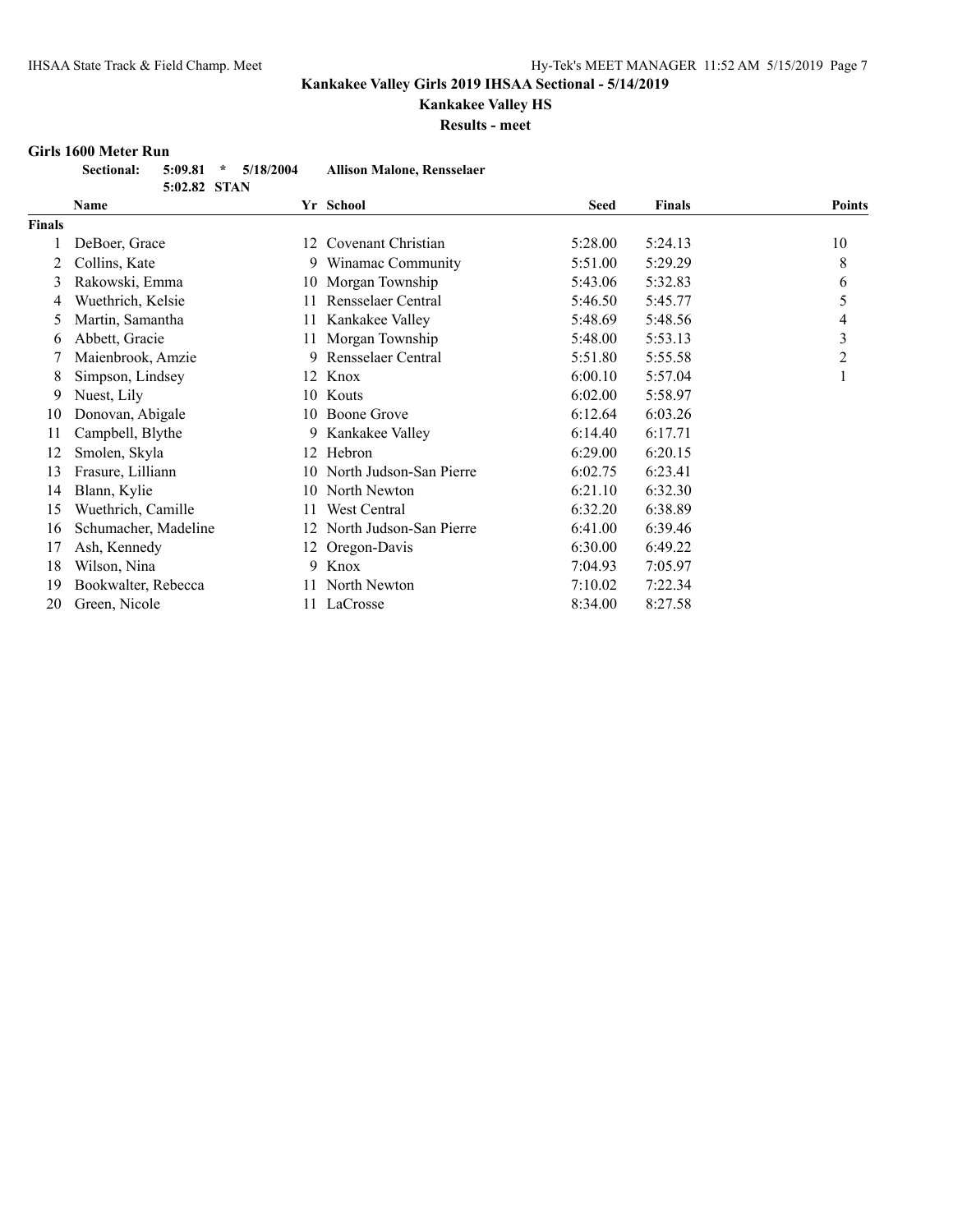# **Kankakee Valley HS**

**Results - meet**

#### **Girls 3200 Meter Run**

|               | Sectional: 11:05.70 * 5/18/2004 | Rachael Marchand, Valparaiso |
|---------------|---------------------------------|------------------------------|
| 10:51.59 STAN |                                 |                              |

|               | Name                 |    | Yr School                  | Seed     | <b>Finals</b> | <b>Points</b> |
|---------------|----------------------|----|----------------------------|----------|---------------|---------------|
| <b>Finals</b> |                      |    |                            |          |               |               |
|               | Flesvig, Kyra        | 9  | Boone Grove                | 12:32.28 | 12:26.62      | 10            |
|               | Teitge, Megan        |    | 12 Morgan Township         | 12:09.00 | 12:35.95      | 8             |
| 3             | Maienbrook, Amzie    | 9  | Rensselaer Central         | 12:40.30 | 12:43.84      | 6             |
| 4             | Miller, Taylor       |    | 12 Kankakee Valley         | 12:53.19 | 12:50.55      | 5             |
| 5             | Pressel, Anna        | 12 | Morgan Township            | 13:08.00 | 12:53.58      | 4             |
| 6             | Elijah, Madison      | 10 | Hebron                     | 13:29.00 | 13:02.77      | 3             |
|               | Culbreth, Alexis     | 10 | Kankakee Valley            | 12:56.99 | 13:18.46      | 2             |
| 8             | Simpson, Lindsey     |    | 12 Knox                    | 13:04.00 | 13:22.86      | -1            |
| 9             | Nuest, Lily          |    | 10 Kouts                   | 14:11.00 | 13:32.50      |               |
| 10            | Schumacher, Madeline |    | 12 North Judson-San Pierre | 14:22.80 | 14:09.41      |               |
| 11            | Boyd, Gabrielle      |    | 9 North Judson-San Pierre  | 14:24.48 | 14:12.51      |               |
| 12            | Black, Anna          | 9  | Rensselaer Central         | 14:28.30 | 14:13.88      |               |
| 13            | Krom, Kaylee         | 9  | Knox                       | 14:48.35 | 14:36.64      |               |
| 14            | Wuethrich, Camille   | 11 | West Central               | 14:12.79 | 14:51.15      |               |
| 15            | Jennings, Taylor     |    | Winamac Community          | 15:50.00 | 15:17.09      |               |
| 16            | Pastrick, Olivia     | 9  | Hebron                     | 15:51.00 | 15:31.64      |               |
| ---           | Collins, Kate        | 9. | Winamac Community          | 12:43.00 | <b>DNF</b>    |               |
| $---$         | Blann, Kylie         |    | 10 North Newton            | 13:52.00 | <b>DNF</b>    |               |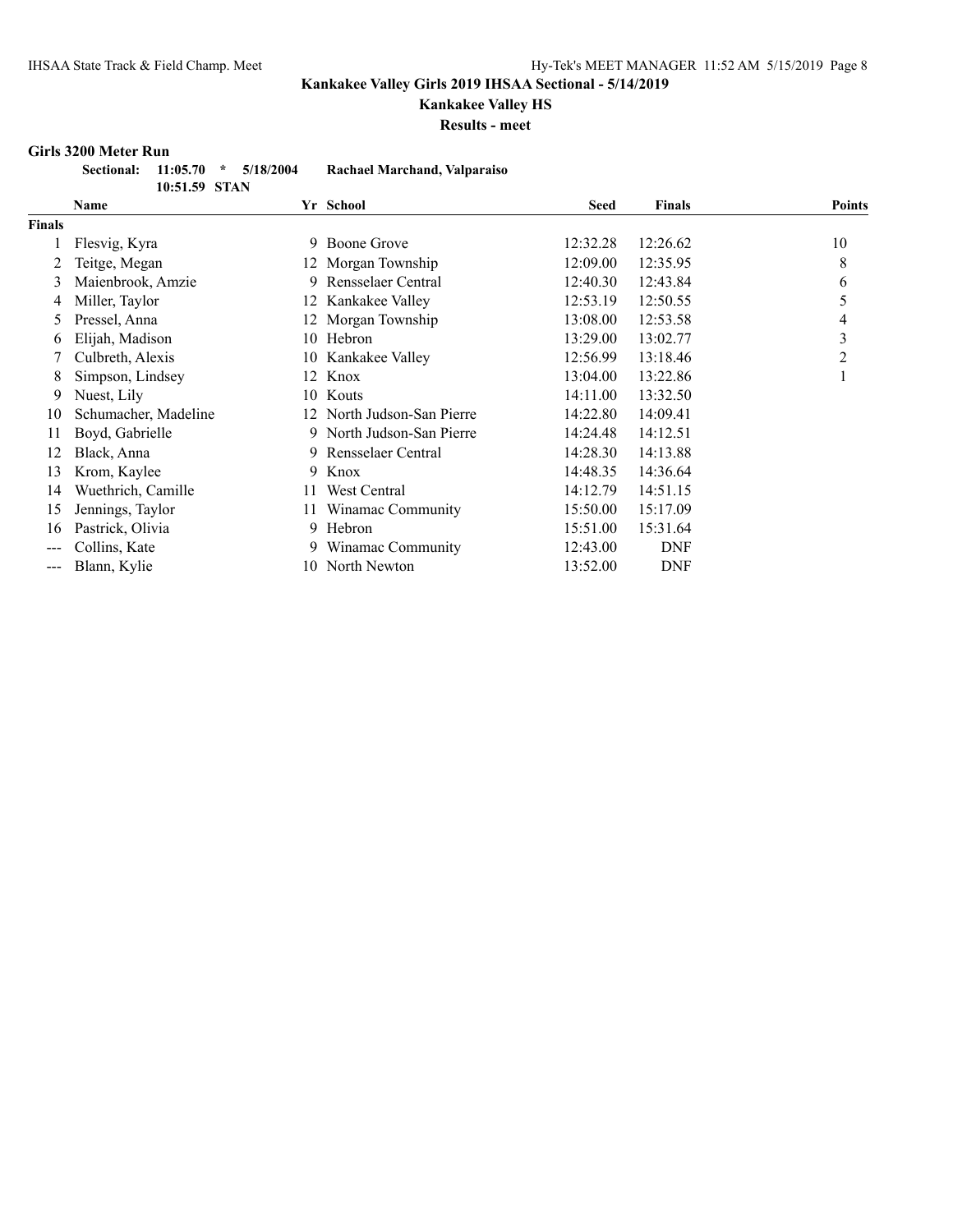# **Kankakee Valley HS**

**Results - meet**

#### **Girls 100 Meter Hurdles**

| <b>Sectional:</b> | $15.13$ *         | 5/20/2014 | Jenna Jungels, Kankakee Valley |
|-------------------|-------------------|-----------|--------------------------------|
|                   | <b>15.00 STAN</b> |           |                                |

|                      | <b>Name</b>           |     | Yr School               | <b>Seed</b> | <b>Prelims</b> | <b>H#</b>      |
|----------------------|-----------------------|-----|-------------------------|-------------|----------------|----------------|
| <b>Preliminaries</b> |                       |     |                         |             |                |                |
|                      | McAdow, Darian        | 11  | Rensselaer Central      | 16.29       | 17.24 Q        | 1              |
|                      | Hano, Allison         |     | 12 Hebron               | 16.90       | 17.45 Q        | 3              |
| 3                    | Nannenga, Megan       | 11- | Kankakee Valley         | 16.30       | 17.63 Q        | 2              |
| 4                    | Schoonveld, Taylor    | 9   | Kankakee Valley         | 17.40       | $17.91$ q      |                |
| Ć.                   | Sanders, Hailey       | 11  | Winamac Community       | 17.00       | $18.03$ q      | 3              |
| O                    | Hinch, Danielle       | 10  | North Newton            | 18.33       | 18.52 q        |                |
|                      | Fitzgerald, Kaitlyn   | 11  | Knox                    | 17.83       | 18.60 $q$      | 2              |
| 8                    | Wagoner, Kaiya        | 12  | Knox                    | 17.71       | 18.67 q        |                |
| 9                    | Didonna, Isabella     | 11  | Winamac Community       | 18.28       | 18.70          | 2              |
| 10                   | Miramontes Perez, Kim | 11  | North Judson-San Pierre | 18.19       | 18.72          | $\overline{2}$ |
| 11                   | Corman, Kylee         | 11  | Boone Grove             | 18.08       | 18.83          | 3              |
| 12                   | Edwards, Lauryn       | 12  | Oregon-Davis            | 17.30       | 19.52          | 2              |
| 13                   | Michal, Bethany       |     | 9 Rensselaer Central    | 19.41       | 19.77          | 3              |
| 14                   | Ogiego, Jordan        |     | 9 Morgan Township       | 18.55       | 20.18          |                |
| 15                   | Schaafsma, Morgan     | 10  | Covenant Christian      | 19.45       | 20.22          | 3              |
| 16                   | Sizemore, Brittany    | 12  | West Central            | 19.81       | 20.61          |                |
| 17                   | Cords, Jenna          | 11  | West Central            | 19.78       | 20.77          | 2              |
| 18                   | Goerl, Lauren         |     | 9 Morgan Township       | 20.09       | 20.95          | 3              |
| 19                   | Adamczyk, Jillian     | 9   | Hebron                  | 21.90       | 22.04          | $\overline{2}$ |
| 20                   | Walker, Rain          | 10  | LaCrosse                | 20.90       | 22.61          | 3              |
| 21                   | Saylor, Kamrielle     | 12  | Oregon-Davis            | 20.00       | 23.26          |                |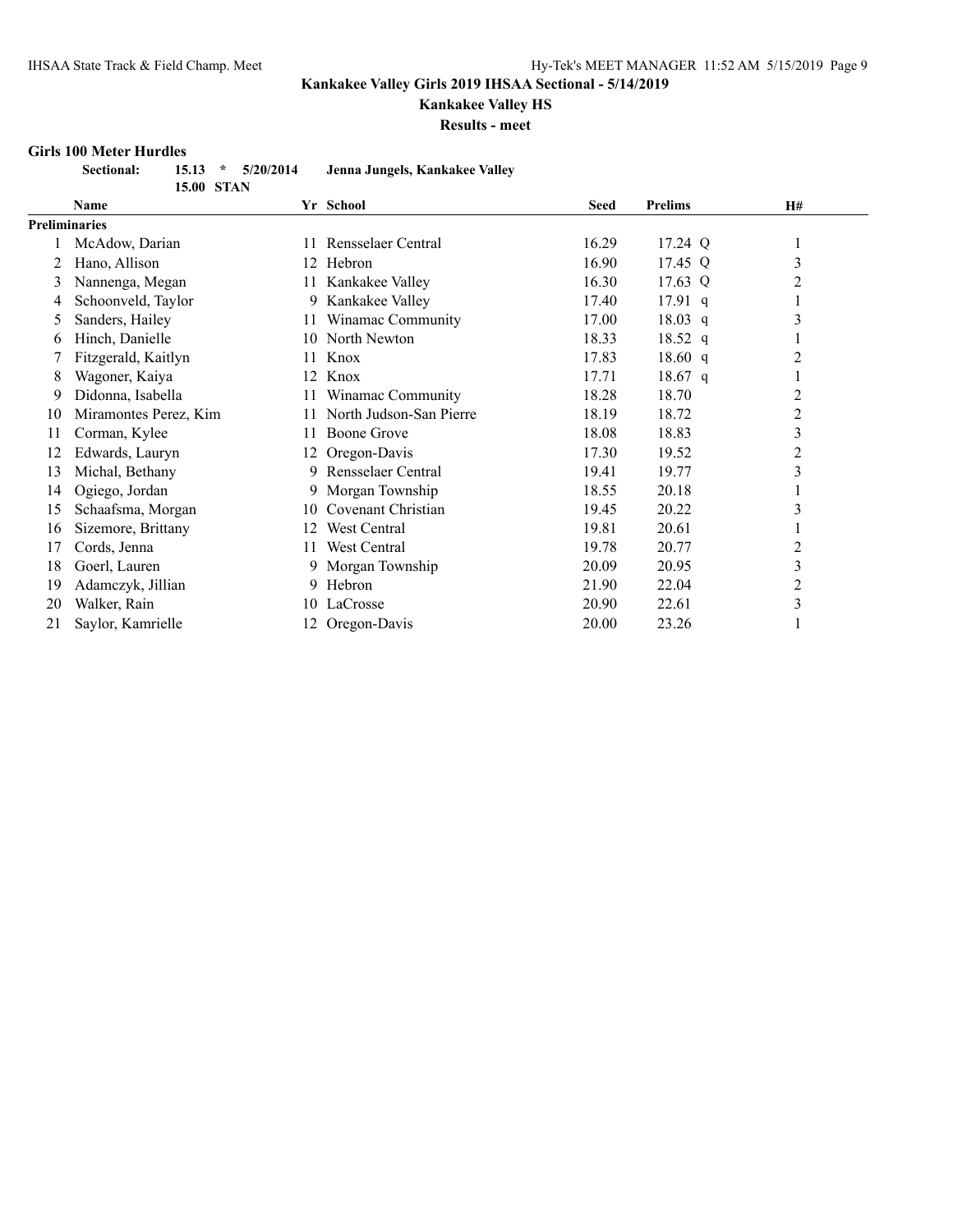**Kankakee Valley HS**

**Results - meet**

#### **Girls 100 Meter Hurdles**

| Sectional:    | 5/20/2014<br>$15.13$ * | Jenna Jungels, Kankakee Valley |                |               |        |
|---------------|------------------------|--------------------------------|----------------|---------------|--------|
|               | <b>15.00 STAN</b>      |                                |                |               |        |
| <b>Name</b>   | Yr                     | School                         | <b>Prelims</b> | <b>Finals</b> | Points |
| <b>Finals</b> |                        |                                |                |               |        |

|       | $\cdots$             |     | <i></i> vuvvi         | а темпе | .     | T ATTILA |
|-------|----------------------|-----|-----------------------|---------|-------|----------|
| inals |                      |     |                       |         |       |          |
|       | McAdow, Darian       |     | 11 Rensselaer Central | 17.24   | 16.35 | 10       |
|       | 2 Nannenga, Megan    |     | 11 Kankakee Valley    | 17.63   | 16.74 | 8        |
|       | 3 Sanders, Hailey    |     | 11 Winamac Community  | 18.03   | 17.09 | 6        |
|       | 4 Hano, Allison      |     | 12 Hebron             | 17.45   | 17.12 |          |
|       | 5 Schoonveld, Taylor |     | 9 Kankakee Valley     | 17.91   | 17.87 | 4        |
|       | 6 Hinch, Danielle    |     | 10 North Newton       | 18.52   | 18.12 |          |
|       | Wagoner, Kaiya       |     | 12 Knox               | 18.67   | 18.32 |          |
| 8.    | Fitzgerald, Kaitlyn  | 11. | Knox                  | 18.60   | 19.04 |          |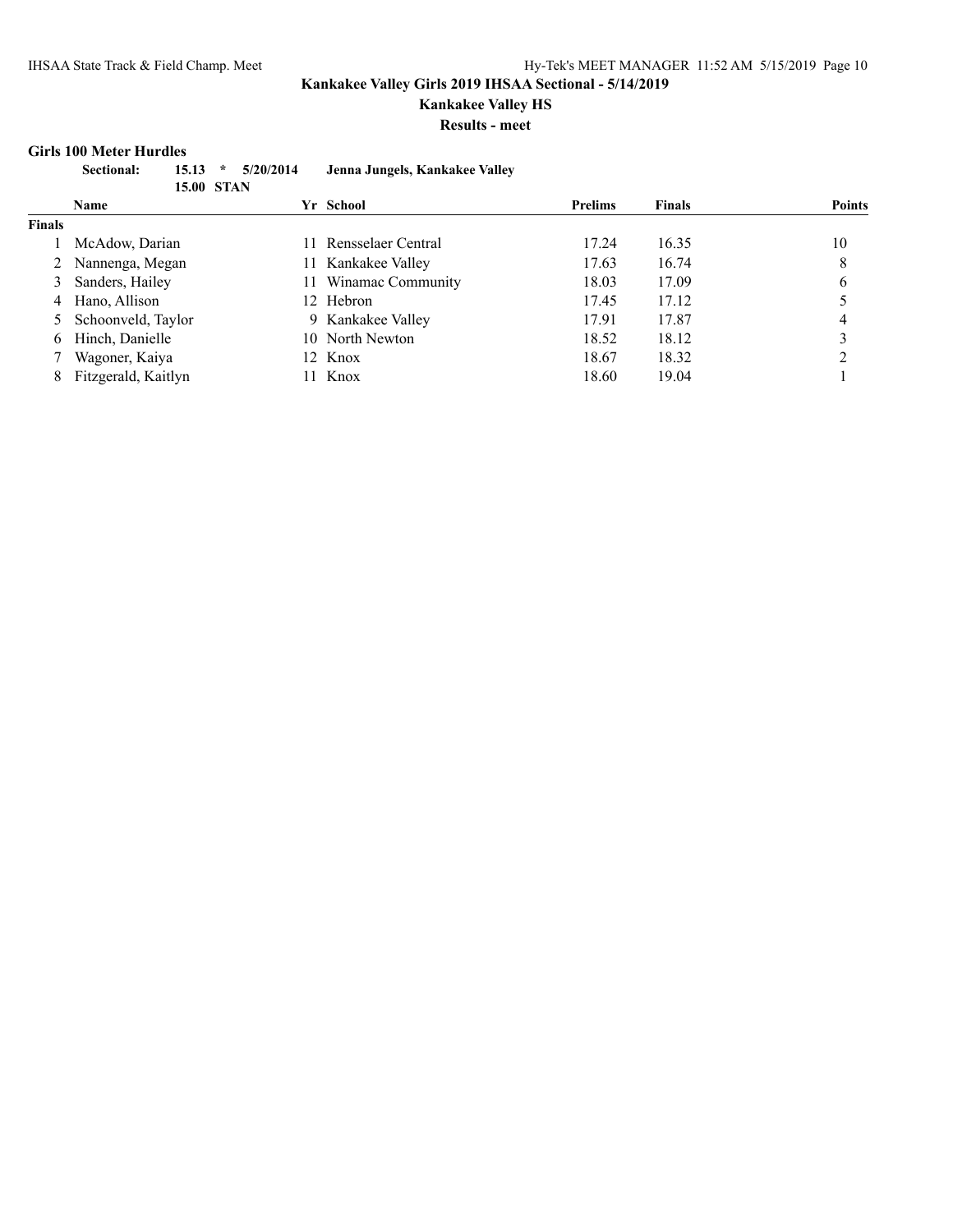# **Kankakee Valley HS**

**Results - meet**

#### **Girls 300 Meter Hurdles**

| <b>Sectional:</b> |            | $45.93 * 5/16/1995$ | Jackie Dunbar, Rensselaer |
|-------------------|------------|---------------------|---------------------------|
|                   | 45.32 STAN |                     |                           |

|        | <b>Name</b>           |    | Yr School               | <b>Seed</b> | <b>Finals</b> | <b>H#</b>      | <b>Points</b> |
|--------|-----------------------|----|-------------------------|-------------|---------------|----------------|---------------|
| Finals |                       |    |                         |             |               |                |               |
|        | Sizemore, Courtney    | 11 | Kankakee Valley         | 49.84       | 48.68         | 3              | 10            |
| 2      | McAdow, Darian        |    | Rensselaer Central      | 50.24       | 49.10         | 3              | 8             |
| 3      | Sanders, Hailey       | 11 | Winamac Community       | 48.50       | 49.35         | 3              | 6             |
| 4      | Nannenga, Megan       | 11 | Kankakee Valley         | 49.78       | 50.15         | 3              | 5             |
| 5      | Rossa, Kayla          |    | North Judson-San Pierre | 52.30       | 50.65         | 3              | 4             |
| 6      | Hano, Allison         | 12 | Hebron                  | 55.53       | 52.60         | $\overline{c}$ | 3             |
|        | Miramontes Perez, Kim |    | North Judson-San Pierre | 54.21       | 53.10         | 2              | 2             |
| 8      | Manns, Ariel          | 9  | Rensselaer Central      | 52.79       | 53.44         | 3              |               |
| 9      | Ward, Madison         | 10 | Boone Grove             | 53.40       | 53.94         | 3              |               |
| 10     | Wagoner, Kaiya        | 12 | Knox                    | 52.70       | 54.27         | 3              |               |
| 11     | Fitzgerald, Kaitlyn   | 11 | Knox                    | 55.42       | 55.02         | 2              |               |
| 12     | Sizemore, Brittany    | 12 | West Central            | 58.06       | 55.92         | $\overline{c}$ |               |
| 13     | Cadwell, Madison      |    | 10 Kouts                | 57.78       | 56.35         | $\overline{c}$ |               |
| 14     | Deporter, Ella        | 9  | Morgan Township         | 57.39       | 57.20         | $\overline{c}$ |               |
| 15     | Day, Brenna           | 9. | Winamac Community       | 57.00       | 57.49         | 2              |               |
| 16     | Schleman, Harley      | 9. | North Newton            | 1:01.21     | 58.11         |                |               |
| 17     | Adamczyk, Jillian     | 9  | Hebron                  | 1:00.20     | 1:01.18       |                |               |
| 18     | Goerl, Lauren         | 9. | Morgan Township         | 59.00       | 1:01.59       | 2              |               |
| 19     | Saylor, Kamrielle     |    | Oregon-Davis            | 1:15.00     | 1:05.90       |                |               |
| 20     | Cords, Jenna          | 11 | West Central            | 1:02.36     | 1:08.50       |                |               |
| 21     | Maxwell, Geneva       | 9  | Boone Grove             | 1:10.90     | 1:09.07       |                |               |
| ---    | Walker, Rain          |    | 10 LaCrosse             | 1:00.00     | NT            |                |               |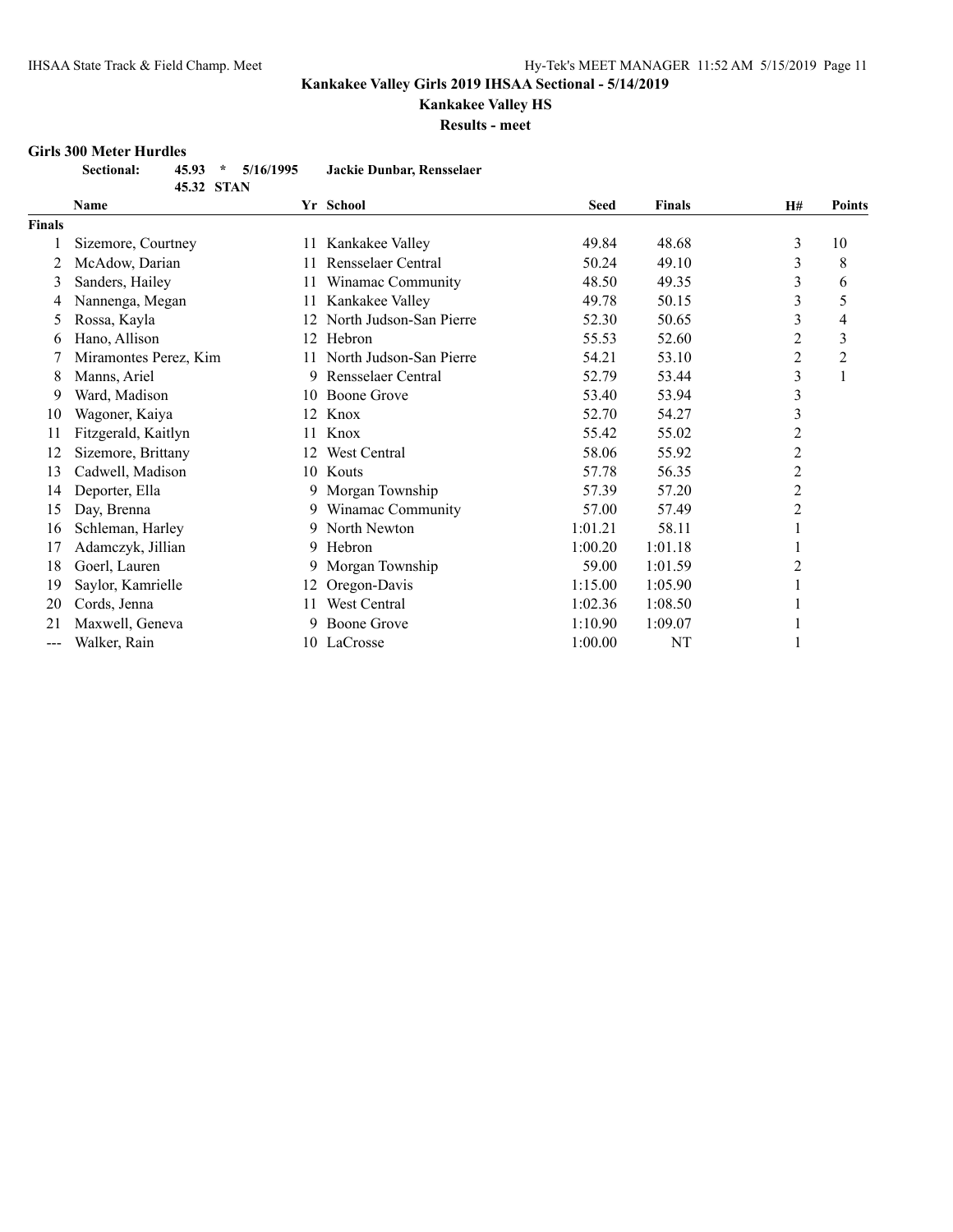### **Kankakee Valley HS**

**Results - meet**

#### **Girls 4x100 Meter Relay**

**Sectional: 50.50 \* 5/18/2004 , Valparaiso**

**Webb, Steiner, King, Weeks**

|               | 48.77 STAN                  |                             |                           |                        |                             |                |
|---------------|-----------------------------|-----------------------------|---------------------------|------------------------|-----------------------------|----------------|
|               | <b>Team</b>                 | Relay                       | <b>Seed</b>               | <b>Finals</b>          | <b>H#</b>                   | <b>Points</b>  |
| <b>Finals</b> |                             |                             |                           |                        |                             |                |
| $\mathbf{1}$  | North Judson-San Pierre     |                             | 51.80                     | 51.34                  | 2                           | 10             |
|               | 1) Hillers, Abigaile 12     | 2) Kraus, Allison 11        | 3) Rossa, Kayla 12        | 4) Kraus, Chloe 9      |                             |                |
|               | 5) Miramontes Perez, Kim 11 | 6) Berkshire, Breanne 11    |                           |                        |                             |                |
|               | 2 Kankakee Valley           |                             | 51.80                     | 51.82                  | 2                           | 8              |
|               | 1) Tuesburg, Kailee 11      | 2) Sizemore, Courtney 11    | 3) Martin, Sarah 12       |                        | 4) Cavinder, Catherine 12   |                |
|               | 5) Moslow, Morgan 10        | 6) Kasper, Elise 9          | 7) Nannenga, Megan 11     |                        |                             |                |
| 3             | Morgan Township             |                             | 52.69                     | 52.52                  | $\overline{2}$              | 6              |
|               | 1) Havlin, Kylee 11         | 2) O'Brien, Emma 10         | 3) Goerl, Lauren 9        | 4) Rastovski, Emily 10 |                             |                |
|               | 5) Ogiego, Jordan 9         | 6) Deporter, Ella 9         | 7) White, Olivia 11       |                        |                             |                |
|               | 4 Knox                      |                             | 53.57                     | 53.22                  | $\overline{2}$              | 5              |
|               | 1) olejniczak, Felicity 10  | 2) Fitzgerald, Kaitlyn 11   | 3) Conner, Jennifer 11    |                        | 4) Richardson, Emilee 10    |                |
|               | 5) Korcha, Brianna 9        | 6) Cripe, Marisa 9          | 7) Wagoner, Kaiya 12      | 8) Baker, Madison 9    |                             |                |
| 5             | Rensselaer Central          |                             | 52.94                     | 53.66                  | $\overline{2}$              | 4              |
|               | 1) McAdow, Darian 11        | 2) Healey, Alexis 11        | 3) Lakin, Alivia 11       | 4) Oliver, Alexis 10   |                             |                |
|               | 5) Tomlinson, Kate 9        | 6) Michal, Bethany 9        | 7) Castle, Grace 9        |                        |                             |                |
|               | 6 Hebron                    |                             | 53.08                     | 54.13                  | $\overline{2}$              | 3              |
|               | 1) Maas, Madison 9          | 2) Hano, Allison 12         | 3) Maldonado, Kyana 11    | 4) Parsons, Zoe 11     |                             |                |
|               | 5) DeMarco, Alexis 12       | 6) Rippe, Alexys 10         | 7) Adamczyk, Jillian 9    |                        | 8) Bateman, Meghan 10       |                |
|               | <b>Boone Grove</b>          |                             | 54.29                     | 54.59                  | $\mathcal{D}_{\mathcal{A}}$ | $\overline{2}$ |
|               | 1) Darnell, Alexandra 10    | 2) Ward, Madison 10         | 3) Corman, Kylee 11       |                        | 4) Starcevich, Delaney 11   |                |
|               | 5) Kimes, McKenzey 11       |                             |                           |                        |                             |                |
| 8             | North Newton                |                             | 54.81                     | 54.89                  | $\overline{2}$              | 1              |
|               | 1) Hinch, Danielle 10       | 2) Dresbaugh, Mackendzie 10 | 3) Will, Sarah 12         | 4) Stevens, Gracie 10  |                             |                |
|               | 5) Schleman, Heidi 9        | 6) Schleman, Harley 9       |                           |                        |                             |                |
| 9.            | Winamac Community           |                             | 55.42                     | 55.23                  | 1                           |                |
|               | 1) DePoy, Samantha 11       | 2) Smith, Maggie 10         | 3) Lowry, Giselle 9       | 4) Blackman, Rori 9    |                             |                |
|               | 5) Joseph, Laini 10         |                             |                           |                        |                             |                |
|               | 10 Kouts                    |                             | 55.63                     | 55.30                  | 1                           |                |
|               | 1) Bagnall, Elyse 9         | 2) Cadwell, Madison 10      | 3) Robertson, Gabrielle 9 | 4) Miller, Kendrah 9   |                             |                |
|               | 5) Benefield, Audrey 11     | 6) Benefield, Rebecca 9     | 7) Sternberg, Kennedi 11  | 8) Miller, Ashly 11    |                             |                |
| 11 -          | West Central                |                             | 56.94                     | 56.60                  | 1                           |                |
|               | 1) Sizemore, Brittany 12    | 2) Cords, Jenna 11          | 3) Eberhart, Gracie 9     | 4) Rehn, Ashlund 12    |                             |                |
|               | 5) Villarreal, Destiny 9    |                             |                           |                        |                             |                |
|               | 12 LaCrosse                 |                             | 1:00.57                   | 1:00.45                | $\mathbf{1}$                |                |
|               | 1) Vernon, Ashley 11        | 2) Bell, Katelyn 11         | 3) Walker, Rain 10        | 4) Ross, Haley 12      |                             |                |
|               | 5) Garwood, Claire 11       | 6) Howell, Lilly 11         | 7) Wozniak, Morgan 11     | 8) Smith, Kaylee 10    |                             |                |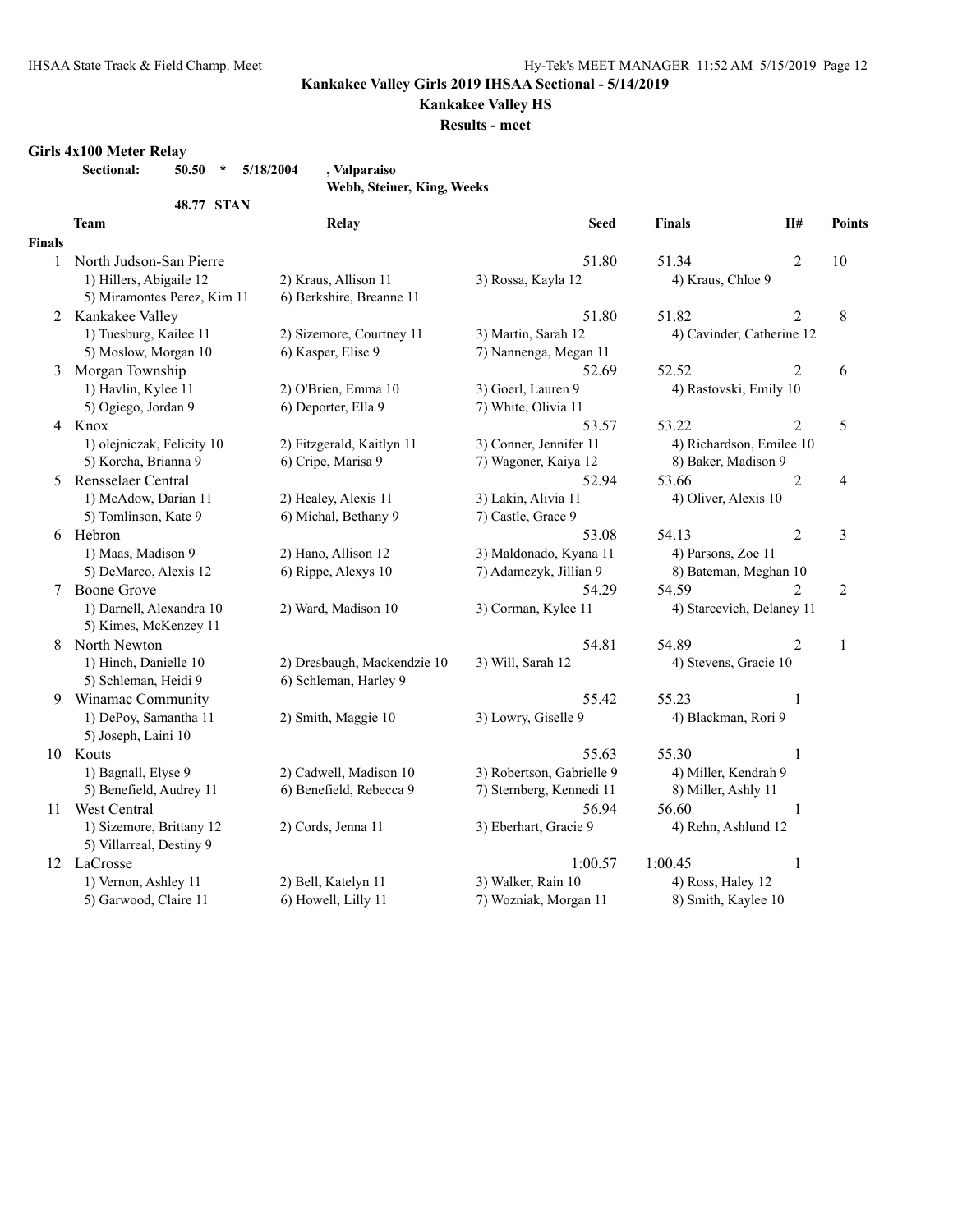### **Kankakee Valley HS**

**Results - meet**

#### **Girls 4x400 Meter Relay**

**Sectional: 4:01.24 \* 5/18/2004 , Rensselaer**

**Kanne, Luesse, Streitmatter, Malone**

|               | 3:57.25 STAN             |                             |                          |                       |                             |                |
|---------------|--------------------------|-----------------------------|--------------------------|-----------------------|-----------------------------|----------------|
|               | <b>Team</b>              | Relay                       | <b>Seed</b>              | <b>Finals</b>         | H#                          | <b>Points</b>  |
| <b>Finals</b> |                          |                             |                          |                       |                             |                |
|               | Morgan Township          |                             | 4:18.82                  | 4:17.22               | 2                           | 10             |
|               | 1) White, Olivia 11      | 2) Good, Sydney 10          | 3) Rakowski, Emma 10     | 4) O'Brien, Emma 10   |                             |                |
|               | 5) Whitaker, Shelby 10   | 6) Duzan, Kiersten 12       | 7) Lemmons, Klaire 9     |                       | 8) Schnick, Makenna 10      |                |
|               | 2 Kankakee Valley        |                             | 4:21.60                  | 4:20.81               | $\overline{2}$              | 8              |
|               | 1) Kasper, Elise 9       | 2) Nannenga, Megan 11       | 3) Martin, Sarah 12      |                       | 4) Cavinder, Catherine 12   |                |
|               | 5) Martin, Samantha 11   | 6) Wilson, Emilee 9         |                          |                       |                             |                |
| 3             | North Judson-San Pierre  |                             | 4:26.50                  | 4:21.46               | $\overline{2}$              | 6              |
|               | 1) Hillers, Abigaile 12  | 2) Rossa, Kayla 12          | 3) Kraus, Allison 11     | 4) Kraus, Chloe 9     |                             |                |
|               | 5) Berkshire, Breanne 11 | 6) Miramontes Perez, Kim 11 | 7) Reimbold, Macy 12     |                       |                             |                |
|               | 4 Kouts                  |                             | 4:26.00                  | 4:22.36               | $\overline{2}$              | 5              |
|               | 1) Benefield, Rebecca 9  | 2) Bagnall, Elyse 9         | 3) Miller, Kendrah 9     |                       | 4) Benefield, Audrey 11     |                |
|               | 5) Cadwell, Madison 10   | 6) Robertson, Gabrielle 9   | 7) Sternberg, Kennedi 11 | 8) Miller, Ashly 11   |                             |                |
| 5.            | <b>Boone Grove</b>       |                             | 4:29.89                  | 4:28.21               | $\overline{2}$              | 4              |
|               | 1) Krause, Kara 9        | 2) Darnell, Alexandra 10    | 3) Ward, Madison 10      | 4) Corman, Kylee 11   |                             |                |
|               | 5) Primeau, Riley 9      | 6) Palmer, McKenna 11       | 7) Donovan, Abigale 10   |                       |                             |                |
| 6             | <b>West Central</b>      |                             | 4:51.00                  | 4:41.99               | 1                           | $\mathfrak{Z}$ |
|               | 1) Eberhart, Gracie 9    | 2) Sizemore, Brittany 12    | 3) Rehn, Ashlund 12      | 4) Wenzel, Shyla 12   |                             |                |
|               | 5) Shepperd, Savannah 9  | 6) Wuethrich, Camille 11    | 7) Stimson, Megan 9      |                       |                             |                |
| $\tau$        | Hebron                   |                             | 4:52.00                  | 4:43.14               | 1                           | $\overline{2}$ |
|               | 1) Maas, Madison 9       | 2) Smolen, Skyla 12         | 3) Maldonado, Kyana 11   |                       | 4) Bateman, Meghan 10       |                |
|               | 5) Rodriguez, Jessica 11 | 6) Elijah, Madison 10       | 7) Wiegman, Haylee 10    |                       | 8) DeMarco, Alexis 12       |                |
| 8             | Winamac Community        |                             | 4:30.00                  | 4:46.23               | $\overline{2}$              | $\mathbf{1}$   |
|               | 1) Kroft, Kingsley 9     | 2) Smith, Maggie 10         | 3) Blackman, Rori 9      | 4) Sanders, Hailey 11 |                             |                |
|               | 5) Jennings, Taylor 11   |                             |                          |                       |                             |                |
| 9             | Rensselaer Central       |                             | 4:40.13                  | 4:50.32               | $\overline{2}$              |                |
|               | 1) McAdow, Darian 11     | 2) Jordan, Taylor 9         | 3) Sell, Piper 11        |                       | 4) Wuethrich, Kelsie 11     |                |
|               | 5) Oliver, Alexis 10     | 6) Hughes, Adelyn 9         |                          |                       |                             |                |
|               | 10 Knox                  |                             | 4:45.80                  | 4:59.78               | 2                           |                |
|               | 1) Hillier, Teree 10     | 2) Korcha, Brianna 9        | 3) Jordan, Remington 10  | 4) Wagoner, Kaiya 12  |                             |                |
|               | 5) Simpson, Lindsey 12   | 6) Bolen, Megan 9           | 7) Baker, Madison 9      | 8) Scalf, Alissa 11   |                             |                |
| 11            | North Newton             |                             | 5:15.00                  | 5:41.88               | 1                           |                |
|               | 1) Kolish, Danielle 11   | 2) Bookwalter, Rebecca 11   | 3) Blann, Kylie 10       |                       | 4) Dresbaugh, Mackendzie 10 |                |

5) Schleman, Harley 9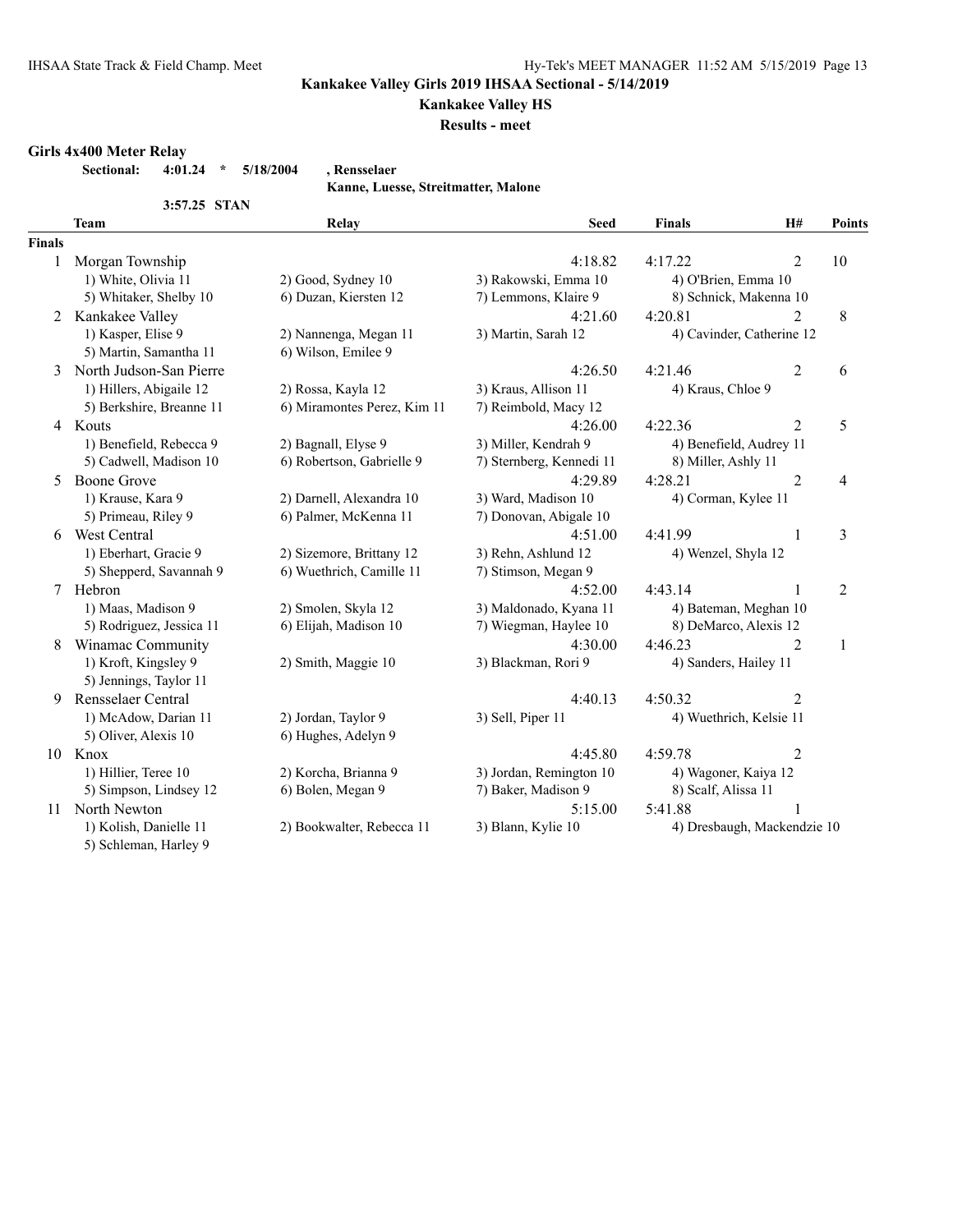### **Kankakee Valley HS**

**Results - meet**

#### **Girls 4x800 Meter Relay**

**Sectional: 9:37.66 \* 5/1/2006 , Valparaiso**

**Steiner, Hardesty, Hardesty, Pachop**

|        | 9:24.46 STAN             |                          |                            |                           |                         |
|--------|--------------------------|--------------------------|----------------------------|---------------------------|-------------------------|
|        | <b>Team</b>              | Relay                    | <b>Seed</b>                | <b>Finals</b>             | <b>Points</b>           |
| Finals |                          |                          |                            |                           |                         |
|        | Morgan Township          |                          | 10:25.13                   | 10:10.12                  | 10                      |
|        | 1) Duzan, Kiersten 12    | 2) Pressel, Anna 12      | 3) Lemmons, Klaire 9       | 4) Schnick, Makenna 10    |                         |
|        | 5) Teitge, Megan 12      | 6) Whitaker, Shelby 10   | 7) Abbett, Gracie 11       |                           |                         |
| 2      | Kankakee Valley          |                          | 10:30.20                   | 10:16.09                  | $\,8\,$                 |
|        | 1) Miller, Taylor 12     | 2) Wilson, Emilee 9      | 3) Martin, Samantha 11     | 4) Cavinder, Catherine 12 |                         |
|        | 5) Culbreth, Alexis 10   | 6) Campbell, Blythe 9    |                            |                           |                         |
| 3      | Rensselaer Central       |                          | 10:51.26                   | 10:29.11                  | 6                       |
|        | 1) Maienbrook, Amzie 9   | 2) Sell, Piper 11        | 3) Hughes, Adelyn 9        | 4) Wuethrich, Kelsie 11   |                         |
|        | 5) Black, Anna 9         | 6) Mahnesmith, Sarah 11  |                            |                           |                         |
| 4      | Winamac Community        |                          | 10:55.00                   | 10:33.81                  | 5                       |
|        | 1) Sheets, Alexis 9      | 2) Brumm, Jillian 12     | 3) Kroft, Kingsley 9       | 4) Collins, Kate 9        |                         |
|        | 5) Smith, Maggie 10      | 6) Jennings, Taylor 11   |                            |                           |                         |
| 5      | Hebron                   |                          | 11:26.00                   | 11:15.00                  | 4                       |
|        | 1) Elijah, Madison 10    | 2) DeMarco, Alexis 12    | 3) Smolen, Skyla 12        | 4) Wiegman, Haylee 10     |                         |
|        | 5) Rodriguez, Jessica 11 | 6) Rippe, Alexys 10      | 7) Pastrick, Olivia 9      | 8) Weaver, Gwen 9         |                         |
| 6      | Boone Grove              |                          | 11:09.29                   | 11:22.43                  | $\overline{\mathbf{3}}$ |
|        | 1) Palmer, McKenna 11    | 2) Krause, Kara 9        | 3) Donovan, Abigale 10     | 4) Flesvig, Kyra 9        |                         |
|        | 5) Ramos, Ashlee 9       | 6) Primeau, Riley 9      | 7) Strzechowski, Amelia 9  |                           |                         |
|        | North Judson-San Pierre  |                          | 11:13.48                   | 11:44.17                  | 2                       |
|        | 1) Reimbold, Macy 12     | 2) Frasure, Lilliann 10  | 3) Schumacher, Madeline 12 | 4) Krzyzanowski, Megan 11 |                         |
|        | 5) Boyd, Gabrielle 9     |                          |                            |                           |                         |
| 8      | Knox                     |                          | 11:24.52                   | 12:14.46                  | 1                       |
|        | 1) Hillier, Teree 10     | 2) Jordan, Remington 10  | 3) Redlin, Haley 11        | 4) Minix, Preston 10      |                         |
|        | 5) Simpson, Lindsey 12   | 6) Wilson, Nina 9        | 7) Scalf, Alissa 11        | 8) Krom, Kaylee 9         |                         |
| 9      | North Newton             |                          | 12:52.49                   | 12:25.44                  |                         |
|        | 1) Kolish, Danielle 11   | 2) Thomas, Jacqueline 11 | 3) Bookwalter, Rebecca 11  | 4) Blann, Kylie 10        |                         |
|        | 5) Bradley, Samantha 9   | 6) Michaels, Cameryn 9   |                            |                           |                         |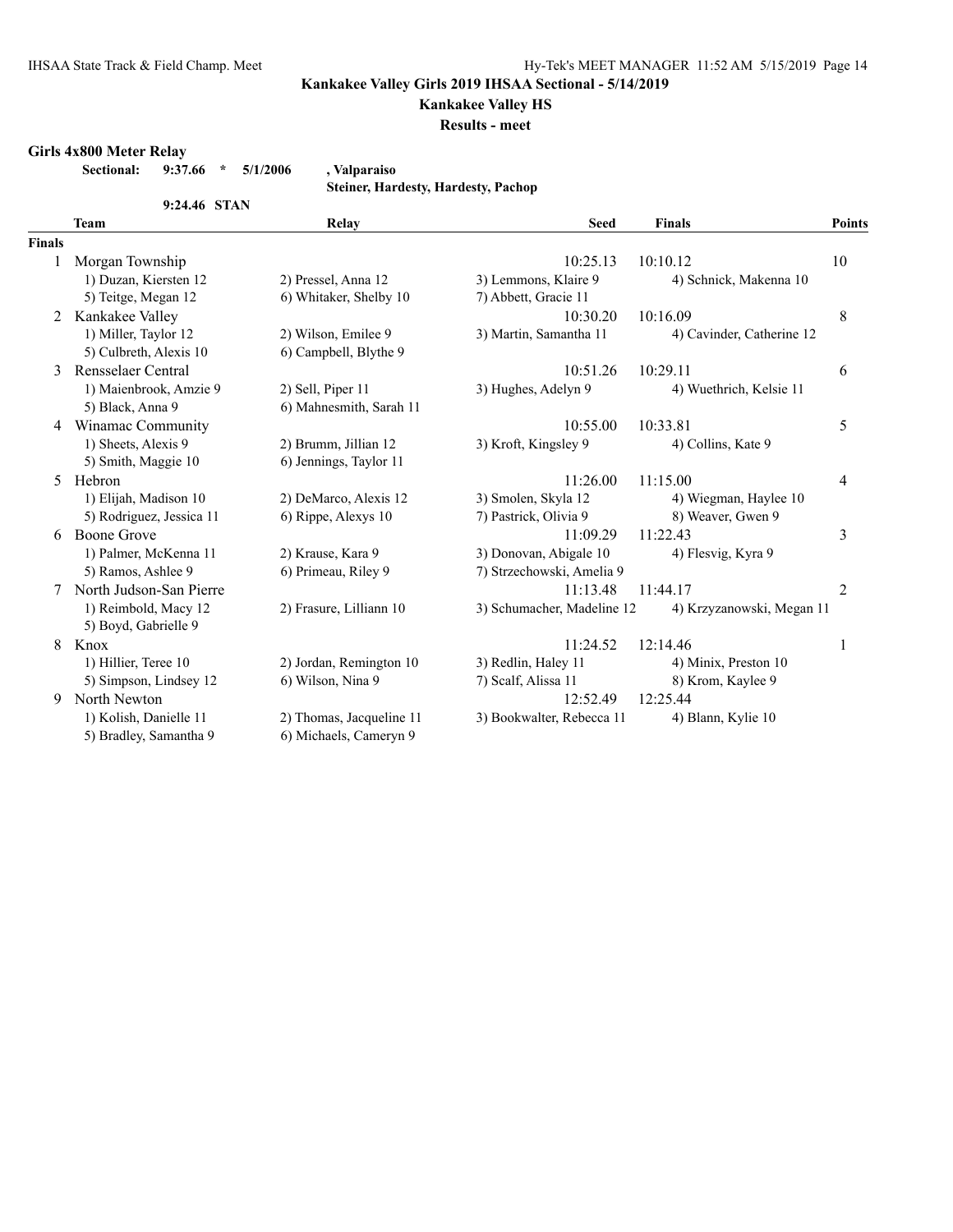# **Kankakee Valley HS**

**Results - meet**

### **Girls High Jump**

|     | Sectional: 5-06.50 * 5/15/2012 |              |  |  | <b>Marisse Hamilton, West Central</b> |
|-----|--------------------------------|--------------|--|--|---------------------------------------|
|     |                                | 5-04.50 STAN |  |  |                                       |
| - - |                                |              |  |  |                                       |

|                   | <b>Name</b>         |     | Yr School               | <b>Seed</b> | <b>Finals</b> | H#             | Points         |
|-------------------|---------------------|-----|-------------------------|-------------|---------------|----------------|----------------|
| <b>Finals</b>     |                     |     |                         |             |               |                |                |
|                   | Schoonveld, Taylor  | 9   | Kankakee Valley         | 5-05.00     | J5-04.00      | $\overline{2}$ | 10             |
|                   | Rastovski, Emily    | 10  | Morgan Township         | 5-05.00     | J5-03.00      | 2              | 8              |
| 3                 | Corman, Kylee       | 11  | <b>Boone Grove</b>      | $4 - 10.00$ | J4-10.00      | 2              | 5              |
| 3                 | Miller, Kendrah     | 9   | Kouts                   | 4-10.00     | J4-10.00      | $\overline{2}$ | 4              |
| 3                 | Manns, Ariel        | 9   | Rensselaer Central      | 5-00.00     | J4-10.00      | $\overline{2}$ | 6              |
| 6                 | Tiede-Souza, Kaylee | 9   | Rensselaer Central      | $4 - 10.00$ | J4-08.00      | 2              |                |
| 6                 | Wozniak, Morgan     |     | 11 LaCrosse             | 4-08.00     | J4-08.00      | $\overline{c}$ |                |
| 6                 | Stevens, Gracie     | 10  | North Newton            | 4-08.00     | J4-08.00      | $\overline{2}$ | 3              |
| 6                 | Krzyzanowski, Megan | 11  | North Judson-San Pierre | 5-00.00     | J4-08.00      | $\overline{2}$ |                |
| 6                 | Orsburn, Emma       | 9   | Covenant Christian      | $4 - 06.00$ | J4-08.00      |                | $\overline{2}$ |
| 11                | Wenzel, Shyla       | 12  | West Central            | 4-08.00     | $4 - 06.00$   | 2              |                |
| 11                | Wuethrich, Camille  | 11  | West Central            | 4-06.00     | $4 - 06.00$   |                |                |
| 11                | Smith, Maggie       | 10  | Winamac Community       | 4-08.00     | $4 - 06.00$   |                |                |
| 11                | Scalf, Alissa       |     | 11 Knox                 | 4-08.00     | $4 - 06.00$   | 2              |                |
| 15                | Maas, Madison       | 9   | Hebron                  | 4-06.00     | 4-04.00       |                |                |
| 15                | Bolen, Megan        | 9   | Knox                    | 4-06.00     | 4-04.00       |                |                |
| 15                | Vernon, Ashley      | 11  | LaCrosse                | 4-06.00     | 4-04.00       |                |                |
| 15                | Hinch, Danielle     | 10  | North Newton            | 4-06.00     | 4-04.00       |                |                |
| 15                | Evert, Viktoria     | 12  | Kankakee Valley         | 4-08.00     | 4-04.00       | 2              |                |
| ---               | Hickman, Hannah     | 9   | Oregon-Davis            | 4-04.00     | NH            |                |                |
| ---               | Joseph, Laini       | 10  | Winamac Community       | 4-04.00     | NH            |                |                |
| ---               | Frasure, Lilliann   | 10  | North Judson-San Pierre | 4-04.00     | NH            |                |                |
| $\qquad \qquad -$ | Saylor, Kamrielle   | 12. | Oregon-Davis            | $4 - 02.00$ | NH            |                |                |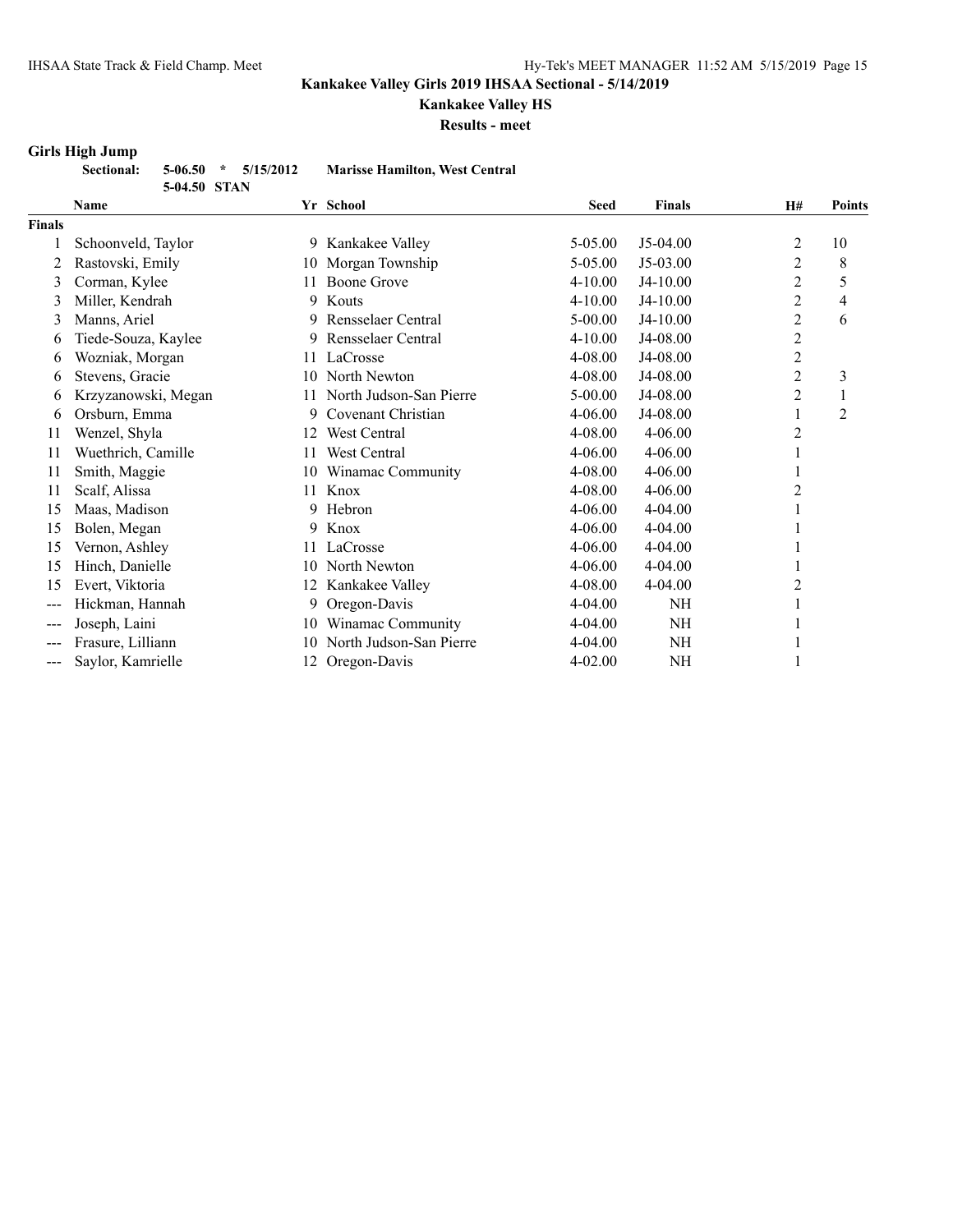# **Kankakee Valley HS**

**Results - meet**

# **Girls Pole Vault**

|                        | VIII IS I VIU VAUIU                       |           |                         |             |               |                |
|------------------------|-------------------------------------------|-----------|-------------------------|-------------|---------------|----------------|
|                        | <b>Sectional:</b><br>$12 - 00$<br>$\star$ | 5/16/2006 | Dana Webb               |             |               |                |
|                        | 11-02.00 STAN<br><b>Name</b>              |           | Yr School               | Seed        | <b>Finals</b> | <b>Points</b>  |
| <b>Finals</b>          |                                           |           |                         |             |               |                |
|                        | Tuesburg, Kailee                          | 11        | Kankakee Valley         | 9-06.00     | $J9-09.00$    | 10             |
|                        | Kimes, McKenzey                           | 11.       | Boone Grove             | $9 - 06.00$ | $J9-06.00$    | 8              |
| 3                      | Parsons, Zoe                              | 11.       | Hebron                  | $9 - 00.00$ | $J9-00.00$    | 6              |
| 4                      | Berkshire, Breanne                        |           | North Judson-San Pierre | 8-03.00     | $J8-06.00$    | 5              |
| 5.                     | Oliver, Alexis                            | 10.       | Rensselaer Central      | 8-00.00     | $J8-00.00$    | 4              |
| 5                      | Dresbaugh, Mackendzie                     | 10.       | North Newton            | 7-09.00     | $J8-00.00$    | 3              |
|                        | Teitge, Megan                             |           | 12 Morgan Township      | 8-00.00     | $J7-06.00$    |                |
|                        | Cripe, Marisa                             | 9         | Knox                    | 7-06.00     | $J7-06.00$    | $\overline{c}$ |
| 9                      | Lowry, Giselle                            | 9.        | Winamac Community       | $7 - 00.00$ | $7 - 00.00$   |                |
| 9.                     | Lucero, Meredith                          | 12        | Rensselaer Central      | 7-06.00     | $7 - 00.00$   |                |
| 9                      | Day, Brenna                               |           | 9 Winamac Community     | $6 - 06.00$ | $7 - 00.00$   |                |
| 9                      | Hillier, Teree                            | 10.       | Knox                    | 7-00.00     | $7 - 00.00$   |                |
| 13                     | Moslow, Morgan                            | 10        | Kankakee Valley         | 7-06.00     | $6 - 06.00$   |                |
| $\qquad \qquad \cdots$ | Weaver, Gwen                              | 9         | Hebron                  | $5 - 06.00$ | NH            |                |
|                        |                                           |           |                         |             |               |                |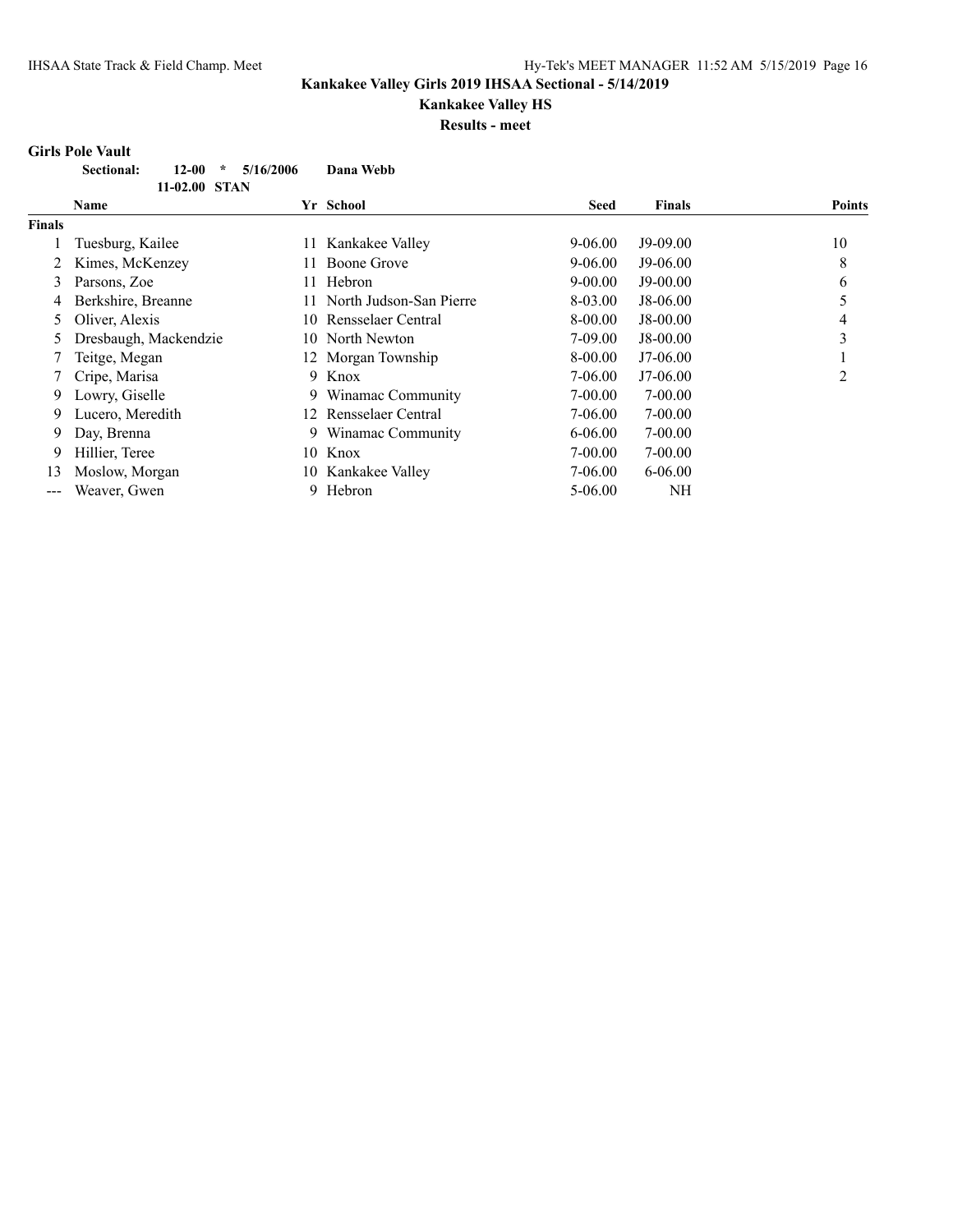### **Kankakee Valley HS**

**Results - meet**

### **Girls Long Jump**

| <b>Sectional:</b> |               | $18-11$ * $5/19/2015$ | Jenna Jungels, Kankakee Valley |
|-------------------|---------------|-----------------------|--------------------------------|
|                   | 17-08.25 STAN |                       |                                |
| Name              |               |                       | Vr. School                     |

|               | Name                   | Yr School             | <b>Prelims</b> | <b>Finals</b> | <b>Points</b> |
|---------------|------------------------|-----------------------|----------------|---------------|---------------|
| <b>Finals</b> |                        |                       |                |               |               |
|               | Holmes, Desiree        | 10 Covenant Christian | 16-05.25       | 16-07.50      | 10            |
|               | 2 Healey, Alexis       | 11 Rensselaer Central | 14-05.50       | 16-03.00      | 8             |
|               | 3 Sanders, Hailey      | 11 Winamac Community  | $16 - 00.50$   | 16-00.50      | 6             |
|               | 4 Evert, Viktoria      | 12 Kankakee Valley    | 14-08.75       | 15-02.00      |               |
|               | 5 olejniczak, Felicity | 10 Knox               | 14-09.00       | 14-10.50      |               |
| 6             | Maldonado, Kyana       | 11 Hebron             | 14-02.50       | 14-10.00      |               |
|               | Miller, Ashly          | 11 Kouts              | 14-06.50       | 14-06.50      |               |
| 8             | Hinch, Danielle        | 10 North Newton       | 14-05.25       | 14-05.25      |               |
|               | Conner, Jennifer       | 11 Knox               | 14-01.75       | 14-04.00      |               |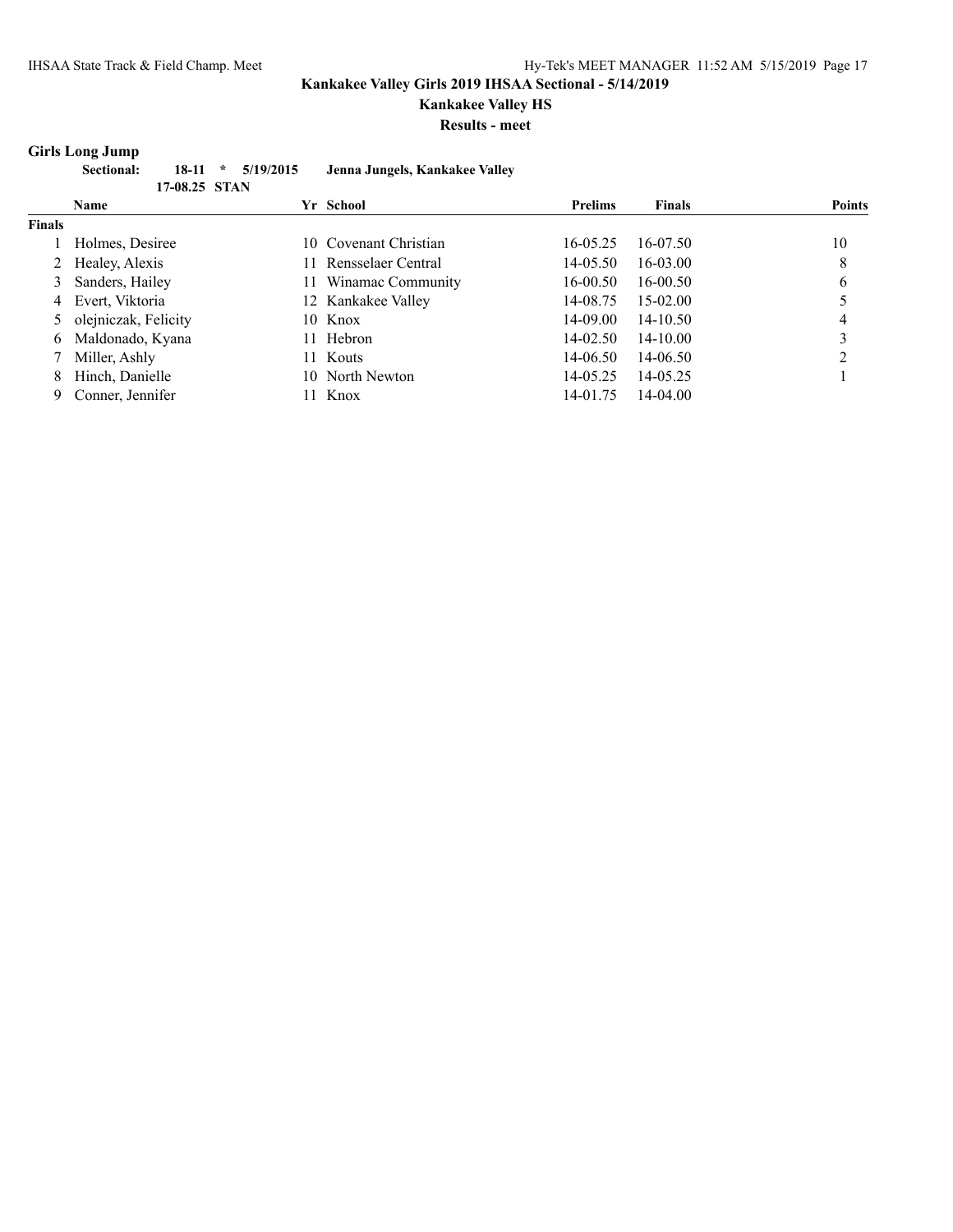**Kankakee Valley HS**

**Results - meet**

### **Girls Shot Put**

|               | Sectional:<br>5/18/1999<br>$39-11$<br>$\star$ |  | Megan Hefner /Moelinda Biggs, Morgan Township /Valpo |                |               |               |
|---------------|-----------------------------------------------|--|------------------------------------------------------|----------------|---------------|---------------|
|               | 40-08.50 STAN<br><b>Name</b>                  |  | Yr School                                            | <b>Prelims</b> | <b>Finals</b> | <b>Points</b> |
| <b>Finals</b> |                                               |  |                                                      |                |               |               |
|               | Bormet, Ella                                  |  | Morgan Township                                      | 37-09.50       | 38-10.00      | 10            |
|               | Redlin, Hannah                                |  | 11 Rensselaer Central                                | $35-05.50$     | 37-10.50      | 8             |
|               | 3 Garwood, Claire                             |  | 11 LaCrosse                                          | 35-05.00       | 35-05.00      | b             |
| 4             | Luttrell, Jaiden                              |  | 12 Rensselaer Central                                | 32-04.00       | 34-00.00      |               |
|               | Cox, Lauren                                   |  | 12 North Judson-San Pierre                           | 33-05.00       | 33-07.50      | 4             |
| 6             | Friant Nannenga, Madilynn                     |  | 10 Kankakee Valley                                   | 31-07.50       | 31-07.50      |               |
|               | Groen, Sara                                   |  | 11 Kankakee Valley                                   | 29-06.50       | $31 - 00.50$  | ∍             |
| 8             | Day, Shailyn                                  |  | Winamac Community                                    | 29-11.00       | 29-11.00      |               |
| 9             | Krug, Emma                                    |  | South Newton                                         | 29-06.50       | 29-06.50      |               |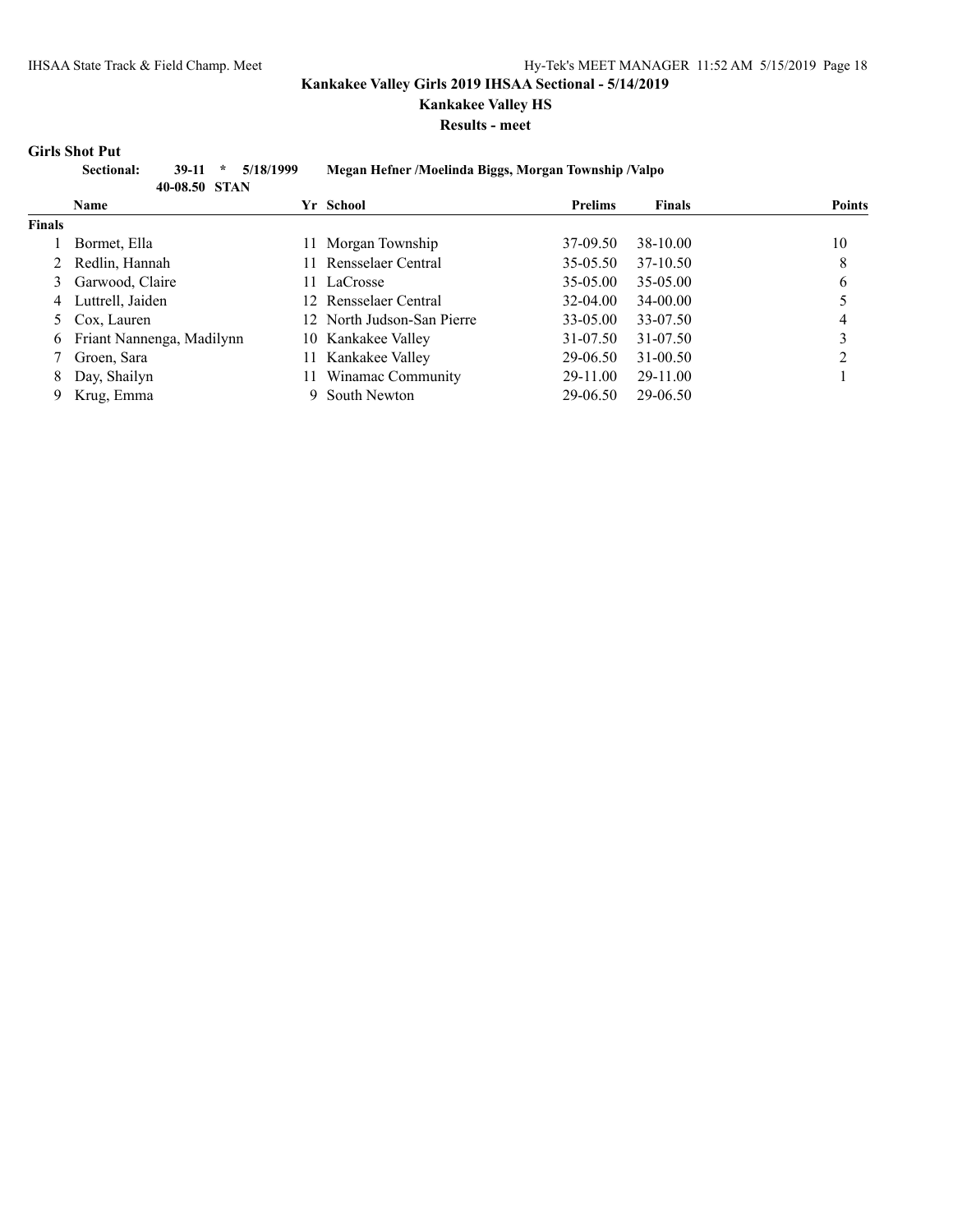# **Kankakee Valley HS**

**Results - meet**

#### **Girls Discus Throw**

| <b>Sectional:</b> |             | $144-06$ * $5/14/2013$ | <b>Chelsie Meeks, Rensselaer</b> |
|-------------------|-------------|------------------------|----------------------------------|
|                   | 125-05 STAN |                        |                                  |
| <b>Name</b>       |             |                        | Yr School                        |

|               | <b>Name</b>         | Yr School             | <b>Prelims</b> | <b>Finals</b> |             | <b>Points</b> |
|---------------|---------------------|-----------------------|----------------|---------------|-------------|---------------|
| <b>Finals</b> |                     |                       |                |               |             |               |
|               | Redlin, Hannah      | 11 Rensselaer Central | 136-11.50      | 136-11.50     | <b>STAN</b> | 10            |
| 2             | Bormet, Ella        | 11 Morgan Township    | 112-00         | 116-02.00     |             | 8             |
|               | Groen, Sara         | 11 Kankakee Valley    | 89-06          | 92-03.50      |             | 6             |
|               | 4 Bell, Katelyn     | 11 LaCrosse           | $90-09$        | 92-00.50      |             |               |
|               | 5 Schaafsma, Morgan | 10 Covenant Christian | $90 - 02.50$   | 90-02.50      |             | 4             |
| 6.            | Stoner, Ruth        | 12 Morgan Township    | 90-00          | 90-00.00      |             |               |
|               | Schoon, Marissa     | 12 North Newton       | 85-08          | 85-08.00      |             |               |
| 8.            | Bakker, Kennah      | 10 Kankakee Valley    | 84-03          | 84-03.00      |             |               |